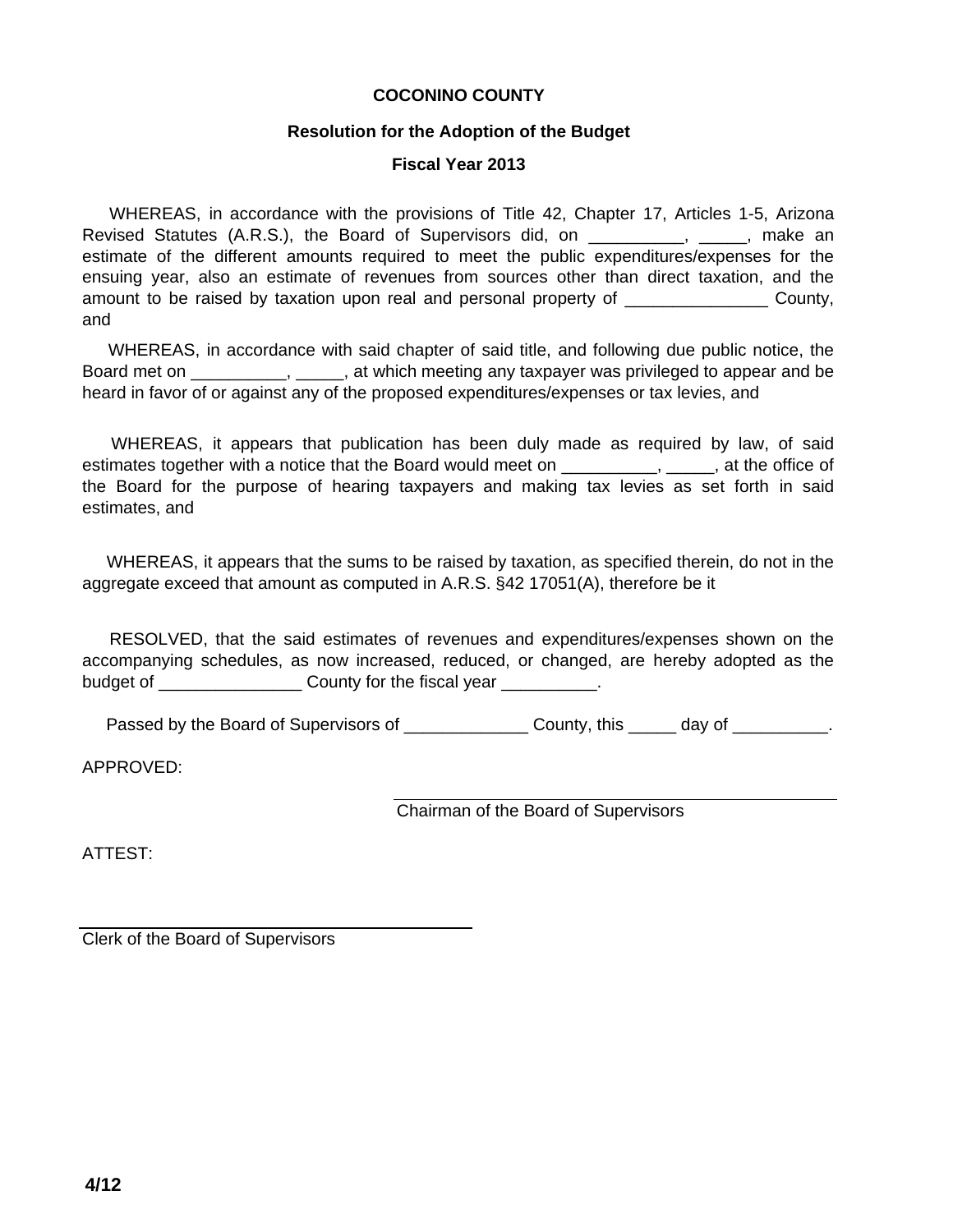#### **Summary Schedule of Estimated Revenues and Expenditures/Expenses COCONINO COUNTYFiscal Year 2013**

| <b>FUND</b>                                     | <b>ADOPTED</b><br><b>BUDGETED</b><br><b>EXPENDITURES/</b><br><b>EXPENSES*</b><br>2012 | <b>ACTUAL</b><br><b>EXPENDITURES/</b><br><b>EXPENSES**</b><br>2012 | <b>FUND BALANCE/</b><br><b>NET ASSETS***</b><br>July 1,2012** | <b>PROPERTY</b><br><b>TAX REVENUES</b><br>2013 | <b>ESTIMATED</b><br><b>REVENUES</b><br><b>OTHER THAN</b><br><b>PROPERTY</b><br><b>TAXES</b><br>2013 | <b>SOURCES</b> | <b>OTHER FINANCING</b><br>2013<br><uses></uses> | $\overline{\mathsf{I}}$ | <b>INTERFUND TRANSFERS</b><br>2013<br><out></out> | TOTAL FINANCIAL RESOURCES AVAILABLE<br>2013 | <b>BUDGETED</b><br><b>EXPENDITURES/</b><br><b>EXPENSES</b><br>2013 |
|-------------------------------------------------|---------------------------------------------------------------------------------------|--------------------------------------------------------------------|---------------------------------------------------------------|------------------------------------------------|-----------------------------------------------------------------------------------------------------|----------------|-------------------------------------------------|-------------------------|---------------------------------------------------|---------------------------------------------|--------------------------------------------------------------------|
| 1. General Fund                                 | 67,955,736 \$                                                                         | 43,448,035 \$                                                      | 26,553,776                                                    | Primary:<br>7,830,225<br>s                     | 42,600,997 \$<br>s.                                                                                 |                | \$                                              |                         | $$1,769,689$ $$10,639,194$ \$                     | 68,115,493 \$                               | 67,221,049                                                         |
| 2. General Fund - Override Election             |                                                                                       |                                                                    |                                                               | Secondary:<br>11,541,571                       |                                                                                                     |                |                                                 |                         |                                                   | 11,541,571                                  |                                                                    |
| 3. Total General Fund                           | 67,955,736                                                                            | 43,448,035                                                         | 26,553,776                                                    | 19,371,796                                     | 42.600.997                                                                                          |                |                                                 | 1,769,689               | 10,639,194                                        | 79,657,064                                  | 67,221,049                                                         |
| 4. Special Revenue Funds                        | 111,177,307                                                                           | 74,791,610                                                         | 48,435,465                                                    |                                                | 69,478,985                                                                                          |                |                                                 | 20,795,035              | 13,239,507                                        | 125,469,978                                 | 111,504,741                                                        |
| 5. Debt Service Funds Available                 | 548,436                                                                               | 548,436                                                            | 495,313                                                       |                                                | 469,565                                                                                             |                |                                                 |                         |                                                   | 964,878                                     | 465,690                                                            |
| 6. Less: Amounts for Future Debt<br>Retirement  |                                                                                       |                                                                    |                                                               |                                                |                                                                                                     |                |                                                 |                         |                                                   |                                             |                                                                    |
| 7. Total Debt Service Funds                     | 548,436                                                                               | 548,436                                                            | 495,313                                                       |                                                | 469,565                                                                                             |                |                                                 |                         |                                                   | 964,878                                     | 465,690                                                            |
| 8. Capital Projects Funds                       | 770.375                                                                               | 134,841                                                            | 10,225,781                                                    |                                                | 5,920                                                                                               |                |                                                 | 1,313,977               |                                                   | 11,545,678                                  | 2,284,477                                                          |
| 9. Permanent Funds                              |                                                                                       |                                                                    |                                                               |                                                |                                                                                                     |                |                                                 |                         |                                                   |                                             |                                                                    |
| 10. Enterprise Funds Available                  |                                                                                       |                                                                    |                                                               |                                                |                                                                                                     |                |                                                 |                         |                                                   |                                             |                                                                    |
| 11. Less: Amounts for Future Debt<br>Retirement |                                                                                       |                                                                    |                                                               |                                                |                                                                                                     |                |                                                 |                         |                                                   |                                             |                                                                    |
| 12. Total Enterprise Funds                      |                                                                                       |                                                                    |                                                               |                                                |                                                                                                     |                |                                                 |                         |                                                   |                                             |                                                                    |
| <b>13. TOTAL ALL FUNDS</b>                      | 180,451,854 \$<br>I \$                                                                | 118,922,922 \$                                                     | $85,710,335$ \$                                               |                                                | 19,371,796 \$112,555,467 \$                                                                         |                | - \$                                            |                         | \$23,878,701 \$23,878,701 \$                      | 217,637,598 \$                              | 181,475,957                                                        |

#### **EXPENDITURE LIMITATION COMPARISON 2012 2013**

**5. Amount subject to the expenditure limitation**<br>**6. EEC expenditure limitation** 

\$180.451.854 \$181.475.957 **1. Budgeted expenditures/expenses \$ 181,475,957 180,451,854 \$**  2. Add/subtract: estimated net reconciling items<br>**2. Budgeted expenditures/expenses adjusted for reconciling items**<br>**2. Budgeted expenditures/expenses adjusted for reconciling items** 1. Budgeted expenditures/expenses adjusted for reconciling items **145,063,347** 134,749,496<br>4. Less: estimated exclusions **145,063,267** 81,228,611 **4. Less: estimated exclusions** 81,228,611 **88,966,267** 81,228,611 **88,966,267** 81,228,611 **81,228,611 81,228,611 81,228,611 81,228,611 81,228,851 81,228,851 81,228,885 81,228,885 81,228,885 81,228,885 6. EEC expenditure limitation \$ 55,182,593 62,768,726 \$** 

\* Includes Expenditure/Expense Adjustments Approved in the<u>current yea</u>r from Schedule E.<br>\*\* Includes actual amounts as of the date the proposed budget was prepared, adjusted for estimated activity for the remainder of the

**\*\*\* Amounts in this column represent Fund Balance/Net Asset amounts except for amounts not in spendable form (e.g., prepaids and inventories) or legally or contractually required to be maintained intact (e.g., principal of a permanent fund).**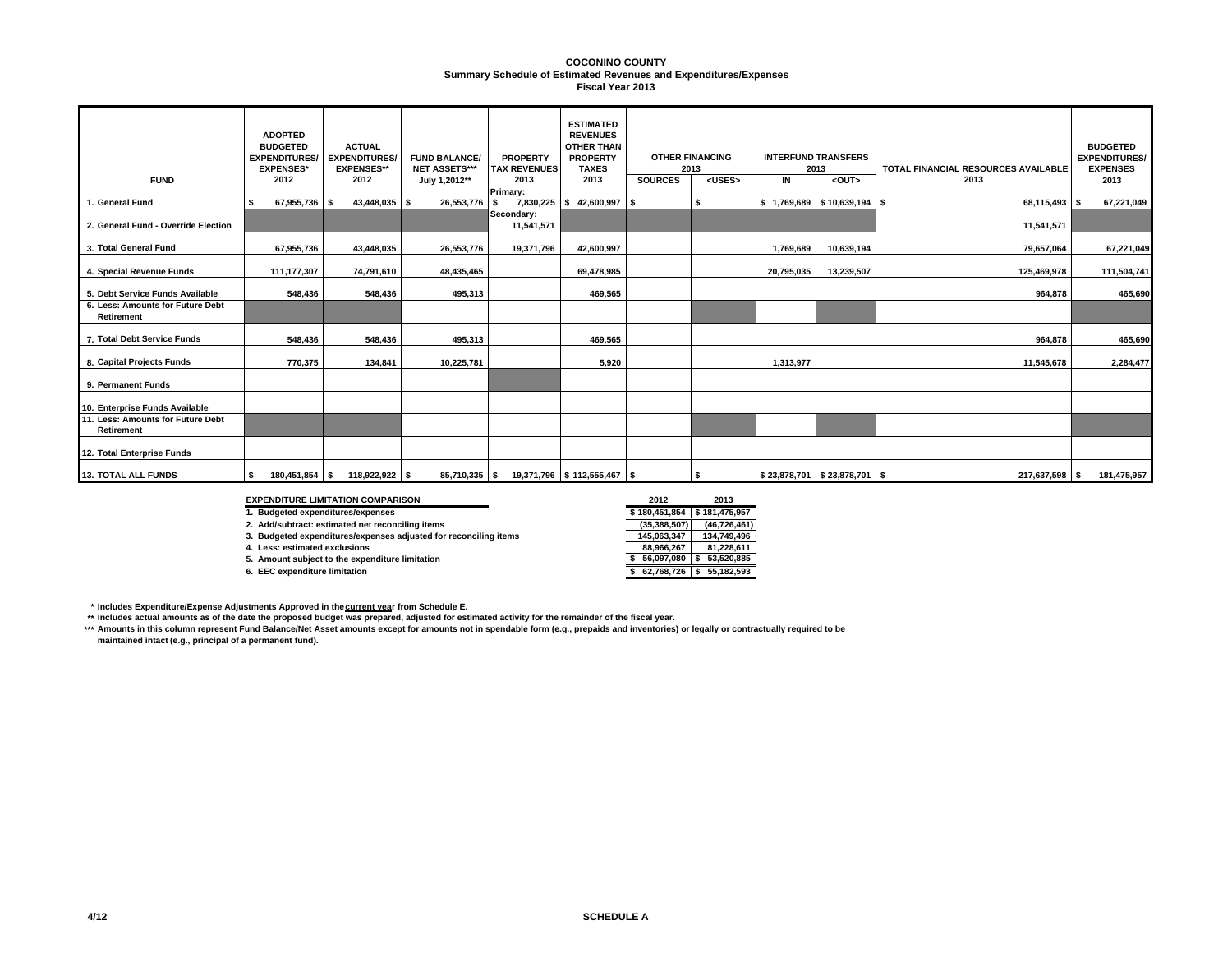## **COCONINO COUNTY Fiscal Year 2013 Summary of Tax Levy and Tax Rate Information**

|                                                                                                                                                                                         | 2012                                      | 2013                                      |
|-----------------------------------------------------------------------------------------------------------------------------------------------------------------------------------------|-------------------------------------------|-------------------------------------------|
| 1. Maximum allowable primary property tax levy.<br>A.R.S. §42-17051(A)                                                                                                                  | \$<br>7,783,484                           | \$<br>7,985,781                           |
| 2. Amount received from primary property taxation in<br>the current year in excess of the sum of that year's<br>maximum allowable primary property tax levy.<br>A.R.S. §42-17102(A)(18) | \$                                        |                                           |
| 3. Property tax levy amounts                                                                                                                                                            |                                           |                                           |
| A. Primary property taxes                                                                                                                                                               | \$<br>7,783,484                           | \$<br>7,830,225                           |
| B. Secondary property taxes<br><b>Library District</b><br><b>Flood Control District</b><br><b>Public Health Services District</b>                                                       | \$<br>4,355,618<br>3,175,218<br>4,600,357 | \$<br>4,164,997<br>2,977,549<br>4,399,025 |
| Total secondary property taxes                                                                                                                                                          | \$<br>12,131,193                          | \$<br>11,541,571                          |
| C. Total property tax levy amounts                                                                                                                                                      | \$<br>19,914,677                          | \$<br>19,371,796                          |
| 4. Property taxes collected*                                                                                                                                                            |                                           |                                           |
| A. Primary property taxes<br>(1) Current year's levy<br>(2) Prior years' levies<br>(3) Total primary property taxes                                                                     | \$<br>7,490,803<br>200,421<br>7,691,224   |                                           |
| B. Secondary property taxes<br>(1) Current year's levy<br>(2) Prior years' levies<br>(3) Total secondary property taxes                                                                 | \$<br>11,698,857<br>201,499<br>11,900,356 |                                           |
| C. Total property taxes collected                                                                                                                                                       | \$<br>19,591,580                          |                                           |
| 5. Property tax rates                                                                                                                                                                   |                                           |                                           |
| A. County tax rate<br>(1) Primary property tax rate<br>(2) Secondary property tax rate                                                                                                  | 0.4303                                    | 0.4480                                    |
| <b>Library District</b>                                                                                                                                                                 | 0.2367                                    | 0.2367                                    |
| <b>Public Health Services District</b>                                                                                                                                                  | 0.2500                                    | 0.2500                                    |
| (3) Total county tax rate                                                                                                                                                               | 0.9170                                    | 0.9347                                    |
| B. Special assessment district tax rates<br>Secondary property tax rates<br><b>Flood Control District</b>                                                                               | 0.4000                                    | 0.4000                                    |
|                                                                                                                                                                                         |                                           |                                           |

\* Includes actual property taxes collected as of the date the proposed budget was prepared, plus estimated property tax collections for the remainder of the fiscal year.

# **4/12 SCHEDULE B**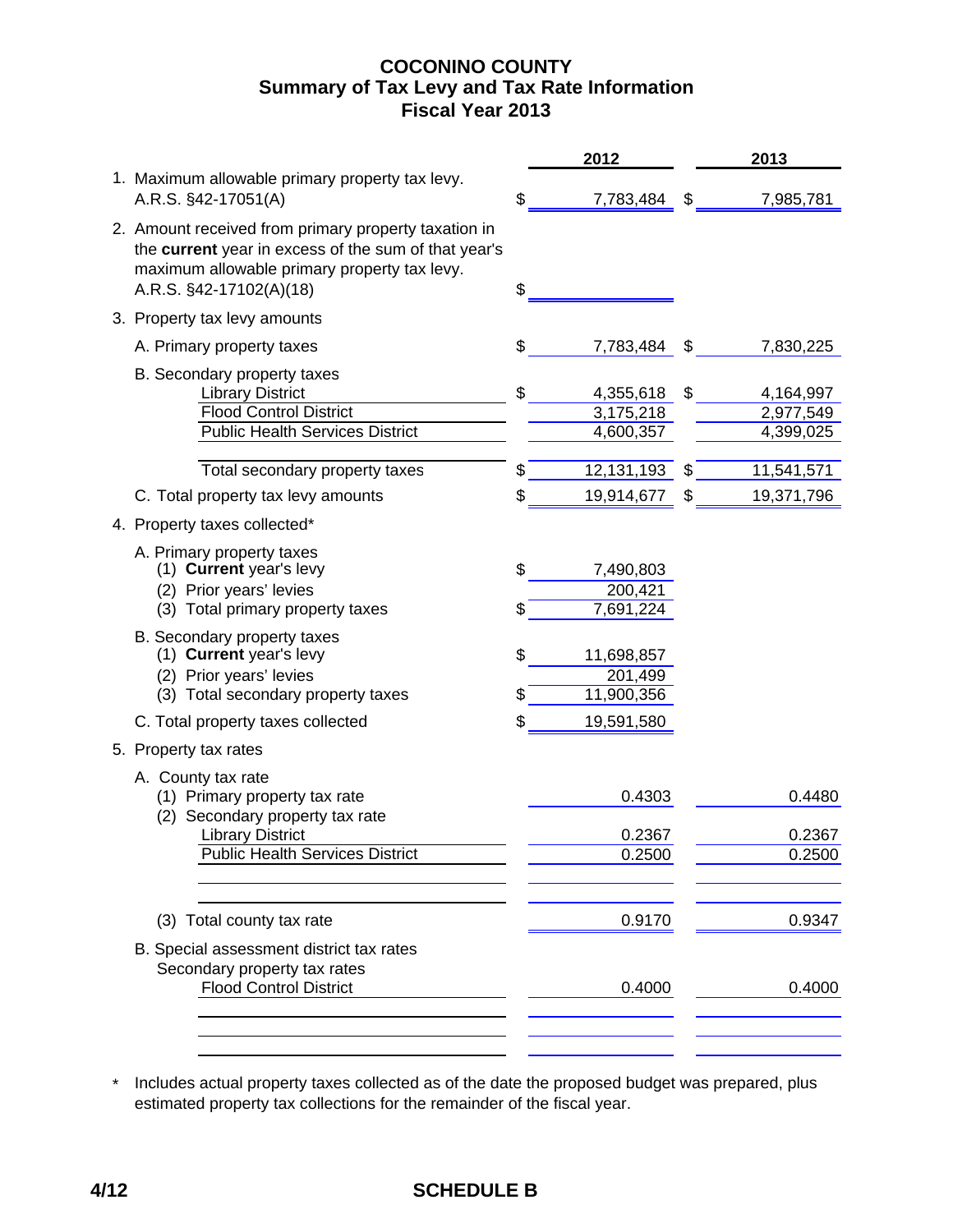# **COCONINO COUNTY Summary by Fund Type of Revenues Other Than Property Taxes Fiscal Year 2013**

|                                              | <b>ESTIMATED</b><br><b>REVENUES</b><br>2012 | <b>ACTUAL</b><br><b>REVENUES*</b><br>2012 | <b>ESTIMATED</b><br><b>REVENUES</b><br>2013 |  |  |
|----------------------------------------------|---------------------------------------------|-------------------------------------------|---------------------------------------------|--|--|
| <b>SOURCES OF REVENUES</b>                   |                                             |                                           |                                             |  |  |
| <b>GENERAL FUND</b>                          |                                             |                                           |                                             |  |  |
| <b>Taxes</b>                                 |                                             |                                           |                                             |  |  |
| Auto in Lieu                                 | \$<br>3,162,000                             | \$<br>2,974,752                           | \$<br>3,153,237                             |  |  |
| <b>County Sales Tax</b>                      | 11,398,500                                  | 11,220,000                                | 11,781,000                                  |  |  |
| <b>Excise Tax</b>                            | 100,000                                     | 112,052                                   | 100,000                                     |  |  |
| Interest and Penalities on Delinquent Taxes  | 600,000                                     | 889,563                                   | 600,000                                     |  |  |
| <b>Utilities</b>                             | 55,000                                      | 40,000                                    | 35,000                                      |  |  |
| <b>Licenses and Permits</b>                  |                                             |                                           |                                             |  |  |
| <b>Building Permits</b>                      | 500,000                                     | 663,000                                   | 500,000                                     |  |  |
| <b>Liquor Licenses</b>                       | 28,000                                      | 30,000                                    | 50,000                                      |  |  |
| Marriage Licenses                            | 25,000                                      | 35,000                                    | 30,000                                      |  |  |
| <b>Peddler's Licenses</b>                    | 2,500                                       | 3,500                                     | 2,500                                       |  |  |
| Plan Check Fees                              | 250,000                                     | 446,000                                   | 250,000                                     |  |  |
| Zoning and Use Permits                       | 86,800                                      | 52,000                                    | 60,000                                      |  |  |
| Intergovernmental                            |                                             |                                           |                                             |  |  |
| <b>Federal Government</b>                    |                                             |                                           |                                             |  |  |
| <b>Federal Grant Revenue</b>                 | 4,500                                       | 4,960                                     | 15,000                                      |  |  |
| Forest Service Co-op                         | 56,000                                      | 56,000                                    | 56,000                                      |  |  |
| <b>Indirect Costs</b>                        | 462,382                                     | 509,486                                   | 120,662                                     |  |  |
| National Forest Fee Revenue                  | 535,557                                     | 535,557                                   |                                             |  |  |
| Payment in Lieu of Taxes                     | 1,514,240                                   | 1,514,240                                 | 1,514,240                                   |  |  |
| <b>State Government</b>                      |                                             |                                           |                                             |  |  |
| <b>State Grant Revenue</b>                   |                                             | 2,321                                     |                                             |  |  |
| <b>Indirect Costs</b>                        | 152,156                                     | 139,277                                   | 228,669                                     |  |  |
| Justice of the Peace Reimbursements          | 63,160                                      | 63,160                                    | 63,160                                      |  |  |
| <b>State Compensation Fund Reimbursement</b> |                                             | 72,454                                    |                                             |  |  |
| <b>State Shared Sales Tax</b>                | 15,326,750                                  | 16,766,556                                | 17,604,884                                  |  |  |
| <b>Other Government</b>                      |                                             |                                           |                                             |  |  |
| <b>Constable Fees</b>                        |                                             | 40                                        |                                             |  |  |
| <b>Election Revenue</b>                      | 120,000                                     | 120,000                                   | 180,000                                     |  |  |
| Intergovernmental Agreements                 |                                             | 30,000                                    |                                             |  |  |
| <b>GENERAL FUND</b>                          |                                             |                                           |                                             |  |  |
| <b>Charges for Services</b>                  |                                             |                                           |                                             |  |  |
| Assessor                                     | 4,000                                       | 987                                       | 4,000                                       |  |  |
| <b>Board of Supervisors</b>                  |                                             | 202                                       |                                             |  |  |
| Clerk of the Superior Court                  | 120,000                                     | 120,000                                   | 120,000                                     |  |  |
| <b>Community Development</b>                 | 1,200                                       | 1,000                                     | 1,200                                       |  |  |
| <b>Community Services</b>                    | 46,580                                      | 46,580                                    | 46,580                                      |  |  |
| <b>County Attorney</b>                       | 25,000                                      | 11,800                                    | 11,000                                      |  |  |
| Constable                                    | 26,000                                      | 20,000                                    | 20,000                                      |  |  |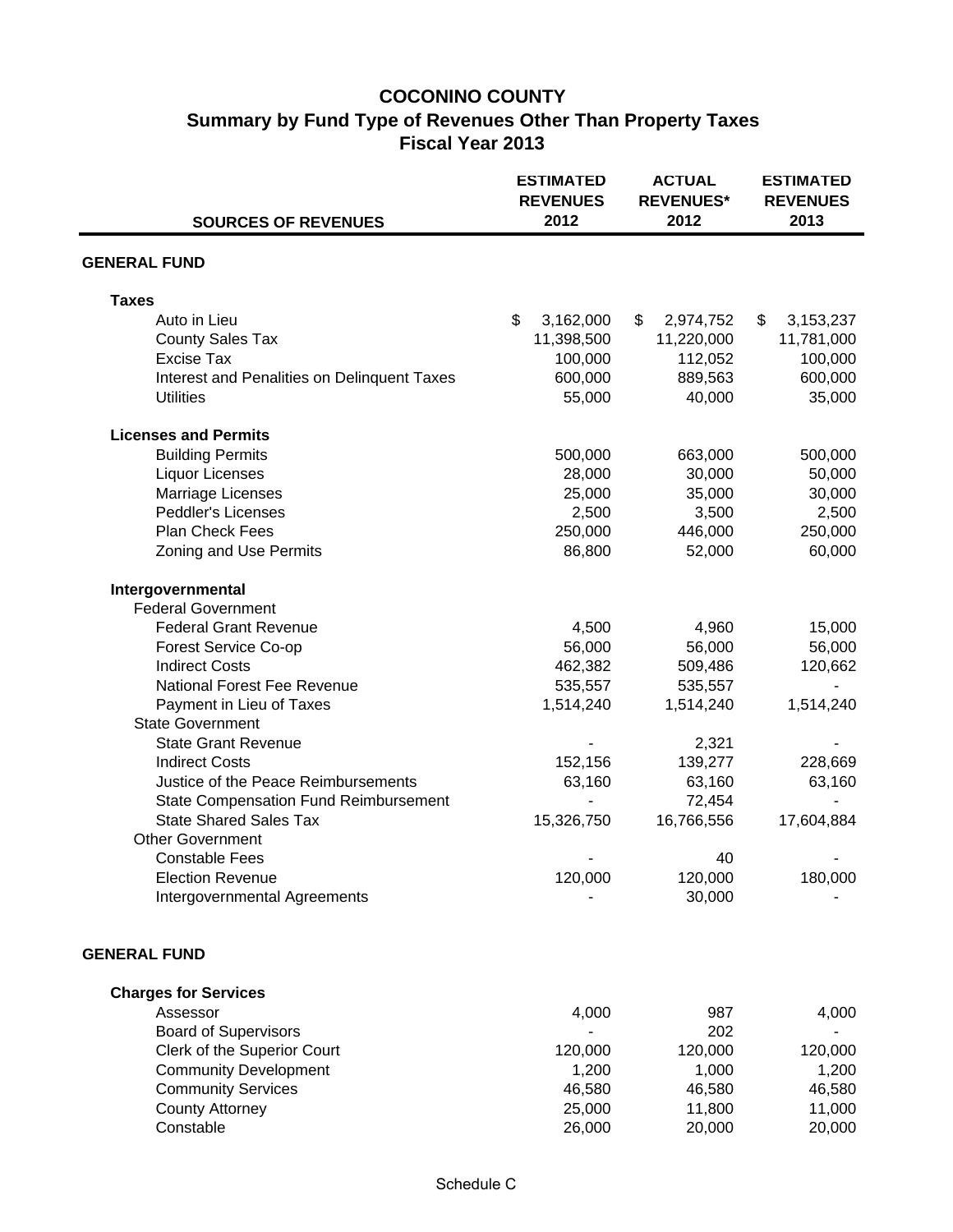#### **GENERAL FUND**

| Information Technologies         | 6,000            | 1,200            | 6,000            |
|----------------------------------|------------------|------------------|------------------|
| Justice Court - Flagstaff        | 210,000          | 279,000          | 245,650          |
| Justice Court - Fredonia         | 20,000           | 27,000           | 20,000           |
| Justice Court - Page             | 34,500           | 28,924           | 32,000           |
| <b>Justice Court - Williams</b>  | 50,112           | 45,300           | 45,000           |
| <b>Juvenile Court Services</b>   | 6,500            | 14,689           | 6,500            |
| Legal Defender                   | 11,000           | 7,243            | 11,000           |
| Non-Departmental: Indirect Costs | 3,444,456        | 3,444,456        | 3,342,012        |
| Parks and Recreation             | 485,710          | 269,319          | 366,092          |
| <b>Public Defender</b>           | 80,000           | 87,003           | 80,000           |
| Recorder                         | 298,000          | 251,000          | 258,000          |
| Sheriff                          | 25,450           | 197,072          | 25,450           |
| <b>Superior Court</b>            | 9,000            | 6,257            | 6,500            |
| <b>Treasurer</b>                 | 10,000           |                  |                  |
| <b>Fines and Forfeits</b>        |                  |                  |                  |
| Justice of the Peace Fines       | 1,067,400        | 1,055,206        | 1,049,350        |
| <b>Sheriff Fines</b>             | 3,000            | 1,421            | 1,500            |
| <b>Superior Court Fines</b>      | 55,000           | 55,000           | 60,000           |
| <b>Investments</b>               |                  |                  |                  |
| Interest and Investment Income   | 472,642          | 260,622          | 263,851          |
| <b>Contributions</b>             |                  |                  |                  |
| <b>Voluntary Contributions</b>   | 140,636          | 137,000          | 130,150          |
| <b>Miscellaneous</b>             |                  |                  |                  |
| Other                            | 100,800          | 146,353          | 104,810          |
| <b>Total General Fund</b>        | 41,195,531<br>Ŝ. | 42,794,552<br>\$ | 42,600,997<br>\$ |

#### **SPECIAL REVENUE FUNDS**

| <b>Adult Probation</b>              | \$<br>2,517,006 | \$<br>2,459,697 | \$<br>2,481,477 |
|-------------------------------------|-----------------|-----------------|-----------------|
| Assessor                            | 60,000          | 59,120          |                 |
| Capital Parks and Open Space        | 2,914,301       | 2,963,625       | 2,988,806       |
| Career Center                       | 1,587,202       | 766,178         | 1,001,995       |
| Clerk of the Superior Court         | 143,850         | 296,220         | 289,850         |
| <b>Community Services</b>           | 6,268,657       | 5,438,989       | 5,394,614       |
| <b>County Attorney</b>              | 1,560,193       | 991,118         | 1,245,344       |
| <b>County Improvement Districts</b> | 67,789          | 53,061          | 50,052          |
| <b>County Jail District</b>         | 16,067,817      | 13,077,632      | 13,940,039      |
| <b>County Library District</b>      | 82,361          | 90,730          | 88,935          |
| <b>County Manager</b>               |                 | 460             | 84,659          |
| <b>Facilities Management</b>        | 61,577          | 61,577          |                 |
| Finance                             | 19,200          | 19,200          | 20,200          |
| <b>Flood Control District</b>       | 2,177,729       | 3,618,589       | 12,416,481      |
| Justice Court - Flagstaff           | 220,000         | 224,526         | 230,150         |
| Justice Court - Fredonia            | 31,442          | 29,725          | 26,205          |
| Justice Court - Page                | 28,200          | 30,321          | 30,460          |
| <b>Justice Court - Williams</b>     | 63,000          | 63,086          | 64,410          |
| Juvenile Court Service              | 2,329,573       | 2,306,591       | 2,162,034       |
| <b>SPECIAL REVENUE FUNDS</b>        |                 |                 |                 |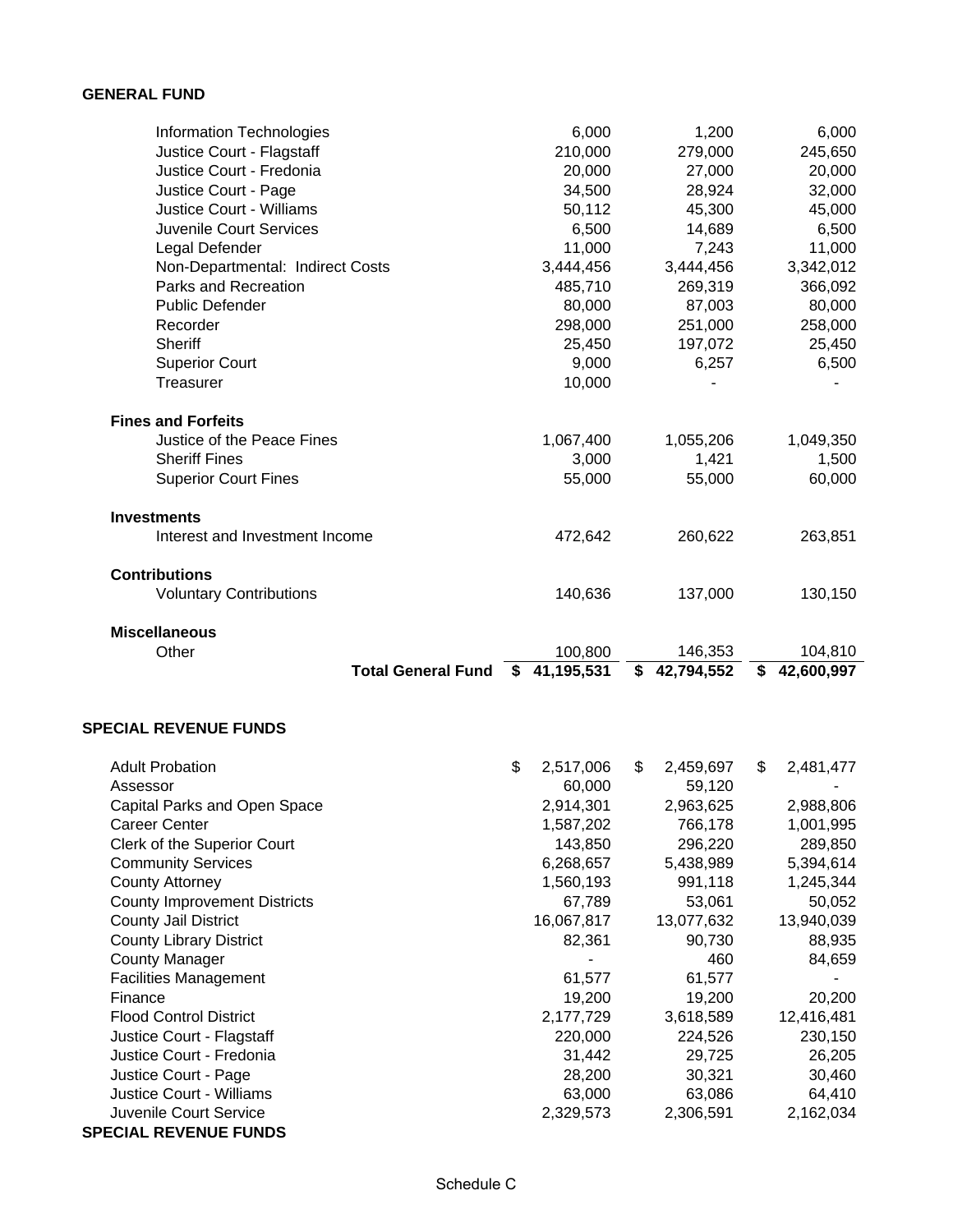| Kachina Village Improvement<br>Legal Defender<br>Non-Departmental<br>Parks and Recreation           | 1,203,000<br>2,230<br>288,930<br>503,850 |          | 1,210,109<br>2,359<br>284,341<br>534,325 |          | 1,200,000<br>2,230<br>8,500<br>506,372 |
|-----------------------------------------------------------------------------------------------------|------------------------------------------|----------|------------------------------------------|----------|----------------------------------------|
| <b>Public Defender</b>                                                                              | 21,700                                   |          | 17,700                                   |          | 21,700                                 |
| <b>Public Health Service District</b>                                                               | 6,019,974                                |          | 5,530,560                                |          | 5,140,751                              |
| <b>Public Works</b>                                                                                 | 15,904,061                               |          | 13,440,380                               |          | 12,862,842                             |
| Recorder                                                                                            | 156,000                                  |          | 125,813                                  |          | 132,400                                |
| Superintendent of Schools                                                                           | 2,424,760                                |          | 2,564,947                                |          | 579,857                                |
| Sheriff                                                                                             | 1,841,800                                |          | 1,343,910                                |          | 1,240,842                              |
| <b>Superior Court</b>                                                                               | 430,422                                  |          | 448,403                                  |          | 423,036                                |
| Treasurer                                                                                           | 23,500                                   |          | 18,500                                   |          | 23,000                                 |
| <b>Unawarded Grants</b>                                                                             |                                          |          |                                          |          | 4,821,744                              |
| Total Special Revenue Funds \$ 65,020,124                                                           |                                          |          | \$58,071,792                             | \$       | 69,478,985                             |
|                                                                                                     |                                          |          |                                          |          |                                        |
| <b>DEBT SERVICE FUNDS</b><br><b>County Improvement Districts</b><br><b>Total Debt Service Funds</b> | 565,606<br>565,606                       | \$<br>\$ | 557,098<br>557,098                       | \$<br>\$ | 469,565<br>469,565                     |
| <b>CAPITAL PROJECTS FUNDS</b><br><b>Facilities Management</b>                                       | \$                                       | \$       | 13                                       | \$       |                                        |
| <b>County Jail District</b>                                                                         |                                          |          | 1,841                                    |          |                                        |
| <b>County Improvement Districts</b>                                                                 | 19,545                                   |          | 8,254                                    |          | 5,650                                  |
| Kachina Village Improvement District                                                                | 440                                      |          | 227                                      |          | 270                                    |
| Total Capital Projects Funds \$                                                                     | 19,985                                   | \$       | 10,335                                   | \$       | 5,920                                  |

**TOTAL ALL FUNDS 106,801,246 \$ 101,433,777 \$ 112,555,467 \$** 

\*Includes actual revenues recognized on the modified accrual or accrual basis as of the date the proposed budget was prepared, plus estimated revenues for the remainder of the fiscal year.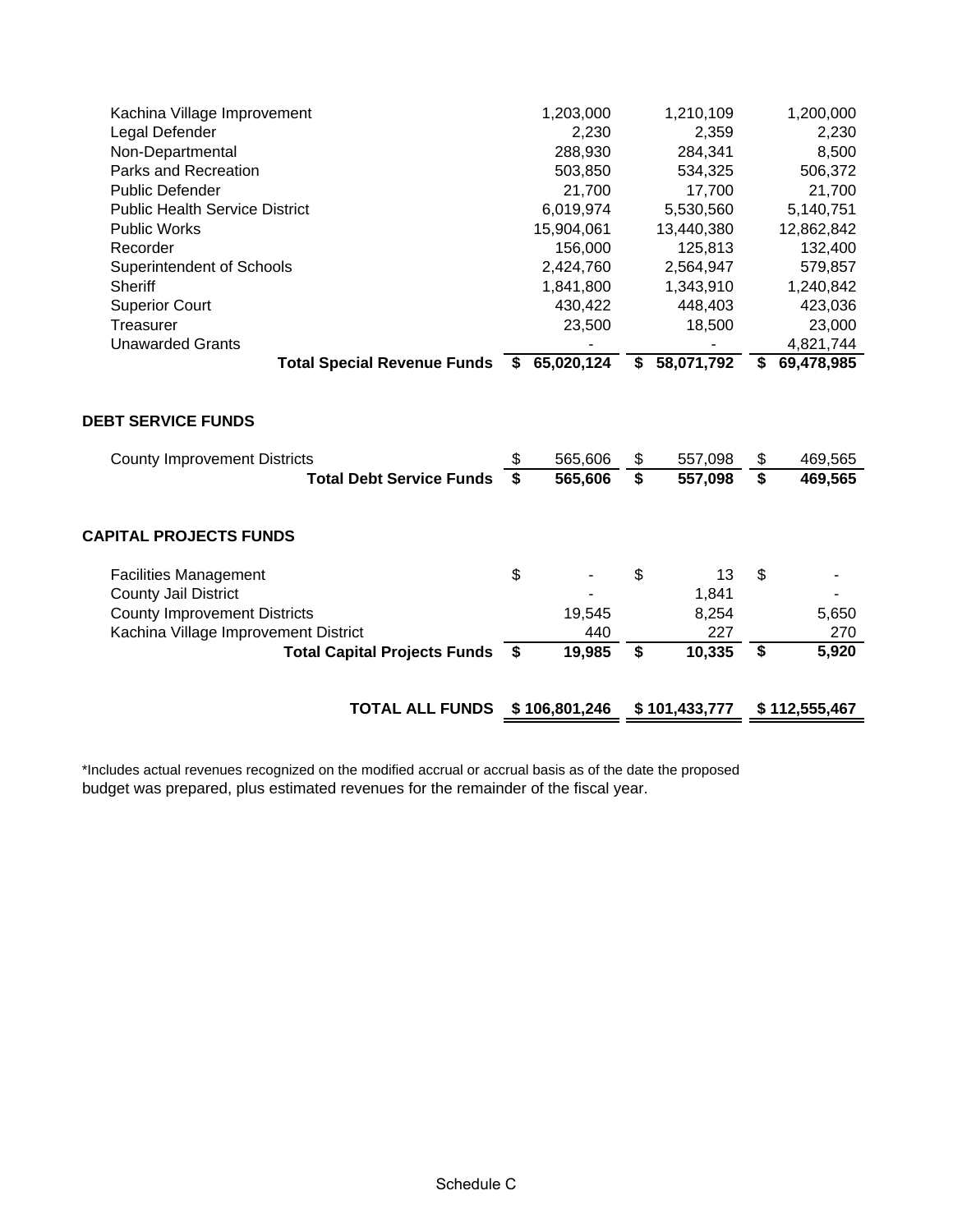### **COCONINO COUNTY**

# **Summary of Fund Type of Other Financing Sources <Uses> and Interfund Transfers Fiscal Year 2013**

|                                               | <b>OTHER FINANCING</b><br>2013 |                       |    |  |    |             | 2013 | <b>INTERFUND TRANSFERS</b> |  |
|-----------------------------------------------|--------------------------------|-----------------------|----|--|----|-------------|------|----------------------------|--|
| <b>FUND</b>                                   |                                | SOURCES <uses></uses> |    |  |    | IN          |      | <out></out>                |  |
| <b>GENERAL FUND</b>                           |                                |                       |    |  |    |             |      |                            |  |
| 1001 General Fund                             | \$                             |                       | \$ |  | \$ | 1,165,027   | \$   | 167,874                    |  |
| 1006 General Fund: Emergency Reserve          |                                |                       |    |  |    | 167,874     |      |                            |  |
| 1016 General Fund: Computer Lease/Buy Project |                                |                       |    |  |    |             |      | 823,327                    |  |
| 1052 Title III Forest Fees                    |                                |                       |    |  |    | 154,815     |      |                            |  |
| 1102 State and Local Assistance               |                                |                       |    |  |    |             |      | 68,834                     |  |
| 1150 Special Districts Billing                |                                |                       |    |  |    |             |      | 22,579                     |  |
| 1255 Boat Patrol                              |                                |                       |    |  |    |             |      | 10,000                     |  |
| 1283 Statewide Gang Task Force                |                                |                       |    |  |    |             |      | 17,927                     |  |
| 1331 Public Health Services District          |                                |                       |    |  |    | 14,500      |      | 4,038,348                  |  |
| 1421 Case Management                          |                                |                       |    |  |    |             |      | 67,829                     |  |
| 1422 Congregate Meals                         |                                |                       |    |  |    |             |      | 246,915                    |  |
| 1424 Emergency Services                       |                                |                       |    |  |    |             |      | 234,255                    |  |
| 1428 Community Services                       |                                |                       |    |  |    |             |      | 23,550                     |  |
| 1452 Family Counseling                        |                                |                       |    |  |    |             |      | 4,088                      |  |
| 1455 CASA Special Advocate                    |                                |                       |    |  |    |             |      | 5,870                      |  |
| 1459 Juvenile Treatment Services              |                                |                       |    |  |    |             |      | 49,763                     |  |
| 1474 Juvenile Victim's Rights                 |                                |                       |    |  |    |             |      | 4,299                      |  |
| 1521 Adult Probation State Enhancement        |                                |                       |    |  |    |             |      | 46,819                     |  |
| 1524 Adult Intensive Probation                |                                |                       |    |  |    |             |      | 53,063                     |  |
| 1531 Drug Treatment and Education             |                                |                       |    |  |    |             |      | 42,253                     |  |
| 1548 Adult Probation Services                 |                                |                       |    |  |    |             |      | 15,868                     |  |
| 1557 Model Court                              |                                |                       |    |  |    |             |      | 2,157                      |  |
| 1578 ADR Grant                                |                                |                       |    |  |    |             |      | 31,518                     |  |
| 1589 Law Library                              |                                |                       |    |  |    |             |      | 11,760                     |  |
| 1626 Fredonia Justice Court Enhancement       |                                |                       |    |  |    | 1,512       |      |                            |  |
| 1628 Williams Justice Court Enhancement       |                                |                       |    |  |    | 5,561       |      |                            |  |
| 1634 Space Plan                               |                                |                       |    |  |    |             |      | 1,313,977                  |  |
| 1691 Legal Defender State Fill the Gap        |                                |                       |    |  |    | 5,105       |      |                            |  |
| 1728 Fair                                     |                                |                       |    |  |    | 106,150     |      |                            |  |
| 1753 Attorney Victim Rights                   |                                |                       |    |  |    |             |      | 799                        |  |
| 1799 Bad Check Prosecution                    |                                |                       |    |  |    | 1,686       |      |                            |  |
| 1818 Recorder's Storage and Retrieval         |                                |                       |    |  |    | 49,344      |      |                            |  |
| 1819 Voter Tabulation System                  |                                |                       |    |  |    |             |      | 101,700                    |  |
| 1841 Public Works                             |                                |                       |    |  |    | 98,115      |      | 25,000                     |  |
| 1849 Solid Waste                              |                                |                       |    |  |    |             |      | 513,127                    |  |
| 4007 KVID Paving Debt Service                 |                                |                       |    |  |    |             |      | 240,000                    |  |
| 4027 County Jail District                     |                                |                       |    |  |    |             |      | 2,455,695                  |  |
| <b>Total General Fund</b>                     | - \$                           |                       | \$ |  |    | \$1,769,689 |      | \$10,639,194               |  |
| <b>SPECIAL REVENUE FUNDS</b>                  |                                |                       |    |  |    |             |      |                            |  |
|                                               |                                |                       |    |  |    |             |      |                            |  |
| 1001 General Fund                             | \$                             |                       | \$ |  | \$ | 7,992,316   | \$   | 436,788                    |  |
| 1050 National Forest Fees                     |                                |                       |    |  |    | 1,600,000   |      |                            |  |
| 1150 Special Districts Billing                |                                |                       |    |  |    |             |      | 65,749                     |  |
| 1254 Metro Unit                               |                                |                       |    |  |    |             |      | 13,145                     |  |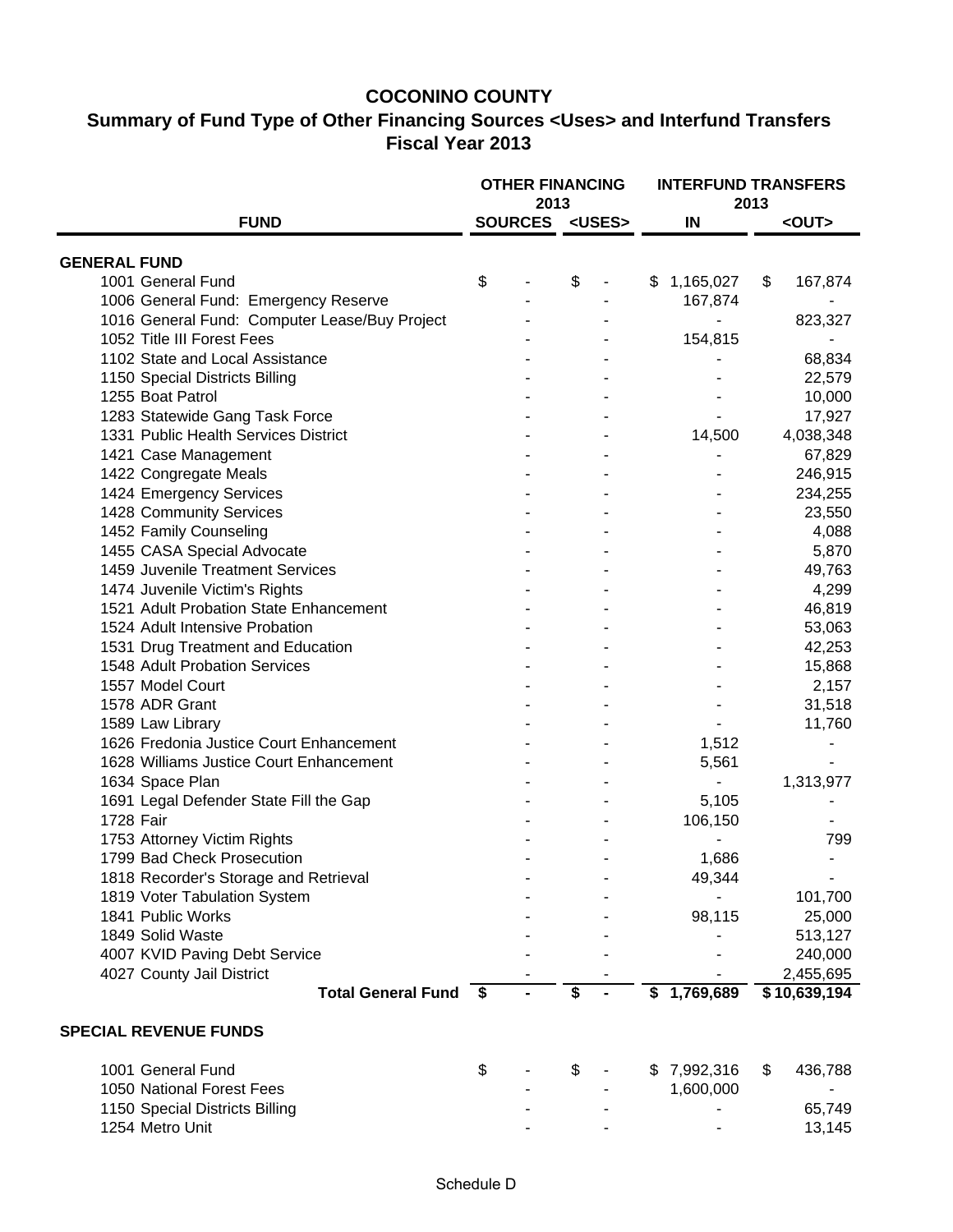| 1283 Statewide Gang Task Force          |                         |                    |    |                              | 10,245       |
|-----------------------------------------|-------------------------|--------------------|----|------------------------------|--------------|
| 1293 Cold Case Grant                    |                         |                    |    |                              | 46,309       |
| 1295 OPPIS Project                      |                         |                    |    |                              | 262          |
| 1302 Home Care                          |                         |                    |    |                              | 161,417      |
| 1331 Public Health Services District    |                         |                    |    | 161,417                      |              |
| 1459 Juvenile Treatment Services        |                         |                    |    |                              | 17,071       |
| 1462 Diversion-Consequences             |                         |                    |    |                              | 4,291        |
| 1468 Diversion-Intake                   |                         |                    |    |                              | 44,726       |
| 1475 Juvenile Diversion Fees            |                         |                    |    |                              |              |
| 1485 Probation Fees Over \$40           |                         |                    |    | 37,075                       |              |
| 1486 Diversion Fees Over \$40           |                         |                    |    | 45,561                       |              |
| 1496 Juvenile Intensive Probation       |                         |                    |    |                              | 16,548       |
| 1522 Adult Probation Fees               |                         |                    |    | 600                          |              |
| 1548 Adult Probation Services           |                         |                    |    |                              | 600          |
| 1556 Superior Court State Fill the Gap  |                         |                    |    |                              | 179,000      |
| 1562 Probate Enhancement Fees           |                         |                    |    |                              | 10,000       |
| 1579 Court Enhancement                  |                         |                    |    | 10,000                       |              |
| 1589 Law Library                        |                         |                    |    |                              | 89,153       |
| 1610 5% Local Fill The Gap              |                         |                    |    | 241,000                      |              |
| 1682 Public Defender State Fill the Gap |                         |                    |    | 34,000                       | 34,000       |
| 1691 Legal Defender State Fill the Gap  |                         |                    |    |                              | 5,000        |
| 1739 Parks Capital Projects             |                         |                    |    |                              | 8,813,043    |
| 1740 Parks and Open Space Sales Tax     |                         |                    |    | 8,813,043                    |              |
| 1752 Attorney Enhancement               |                         |                    |    | 29,000                       |              |
| 1755 Anti-Racketeering                  |                         |                    |    | 163,145                      |              |
| 1757 Drug Prosecution                   |                         |                    |    |                              | 150,000      |
| 1781 State Aid                          |                         |                    |    |                              | 86,000       |
| 1841 Public Works                       |                         |                    |    | 65,749                       | 2,995,000    |
| 4001 Flood Control District             |                         |                    |    | 1,395,000                    | 61,160       |
| 4002 County Library District            |                         |                    |    | 89,153                       |              |
| 4027 County Jail District               |                         |                    |    | 56,816                       |              |
| 6006 Sedona Flood Control               |                         |                    |    | 61,160                       |              |
| Total Special Revenue Funds \$          |                         | \$                 |    | \$20,795,035                 | \$13,239,507 |
| <b>DEBT SERVICE FUNDS</b>               |                         |                    |    |                              |              |
|                                         | \$                      | \$                 | \$ |                              | \$           |
| Total Debt Service Funds \$             |                         | \$                 | S  |                              |              |
|                                         |                         |                    |    |                              |              |
| <b>CAPITAL PROJECTS</b>                 |                         |                    |    |                              |              |
| 1640 Huffer Lane Escrow Account         |                         |                    |    |                              |              |
| <b>Total Capital Projects</b>           | $\overline{\mathbb{S}}$ | $-\frac{\$}{\$}$ - |    | $$1,313,977$<br>$$1,313,977$ |              |
|                                         |                         |                    |    |                              |              |
| <b>TOTAL ALL FUNDS \$</b>               |                         | \$                 |    | \$23,878,701                 | \$23,878,701 |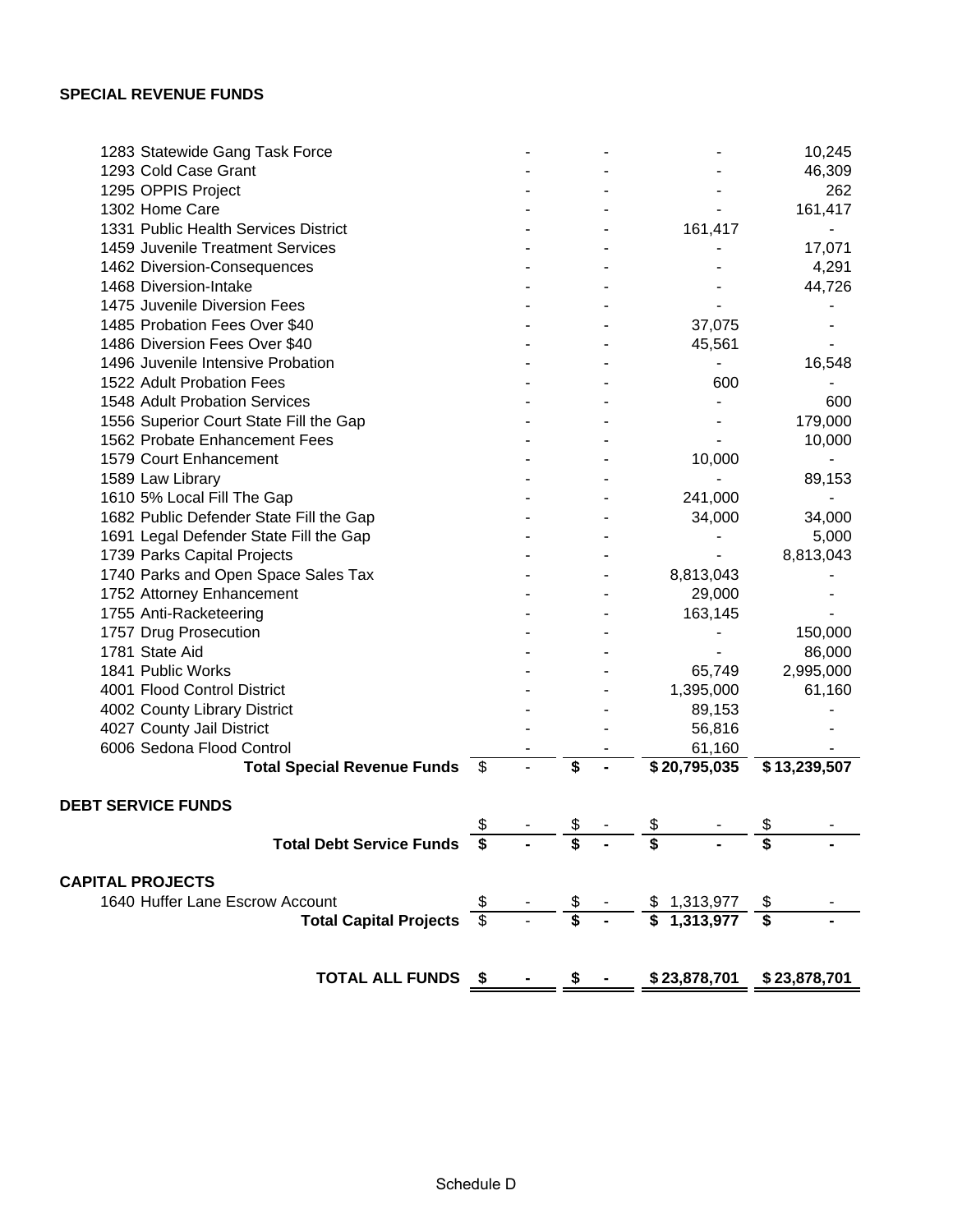# **COCONINO COUNTY Summary by Department of Expenditures/Expenses Within Each Fund Type Fiscal Year 2013**

| <b>FUND/DEPARTMENT</b>          | <b>ADOPTED</b><br><b>BUDGETED</b><br><b>EXPENDITURES/</b><br><b>EXPENSES</b><br>2012 | <b>EXPENDITURE/</b><br><b>EXPENSE</b><br><b>ADJUSTMENTS</b><br><b>APPROVED</b><br>2012 | <b>ACTUAL</b><br><b>EXPENDITURES/</b><br><b>EXPENSES*</b><br>2012 | <b>BUDGETED</b><br><b>EXPENDITURES/</b><br><b>EXPENSES</b><br>2013 |
|---------------------------------|--------------------------------------------------------------------------------------|----------------------------------------------------------------------------------------|-------------------------------------------------------------------|--------------------------------------------------------------------|
|                                 |                                                                                      |                                                                                        |                                                                   |                                                                    |
| <b>GENERAL FUND</b>             |                                                                                      |                                                                                        |                                                                   |                                                                    |
| <b>Adult Probation</b>          | \$<br>1,396,568                                                                      | \$                                                                                     | \$<br>1,344,654                                                   | \$<br>1,382,272                                                    |
| Assessor                        | 1,577,176                                                                            |                                                                                        | 1,564,201                                                         | 1,687,817                                                          |
| <b>Board of Supervisors</b>     | 1,079,228                                                                            | 152                                                                                    | 1,087,570                                                         | 1,082,060                                                          |
| Clerk of the Superior Court     | 1,103,040                                                                            |                                                                                        | 1,036,507                                                         | 1,095,567                                                          |
| <b>Community Development</b>    | 1,494,522                                                                            |                                                                                        | 1,315,673                                                         | 1,463,868                                                          |
| <b>Community Initiatives</b>    | 292,000                                                                              | 41,363                                                                                 | 198,095                                                           | 318,913                                                            |
| <b>Community Services</b>       | 979,270                                                                              |                                                                                        | 979,270                                                           | 1,020,074                                                          |
| Constable                       | 83,734                                                                               |                                                                                        | 83,734                                                            | 87,145                                                             |
| <b>County Attorney</b>          | 2,785,998                                                                            | 7,477                                                                                  | 2,868,527                                                         | 2,848,895                                                          |
| <b>County Manager</b>           | 1,196,693                                                                            | (3,500)                                                                                | 994,232                                                           | 1,144,247                                                          |
| <b>Facilities Management</b>    | 3,540,777                                                                            | 125,030                                                                                | 2,943,461                                                         | 3,725,545                                                          |
| Finance                         | 1,571,628                                                                            | (373)                                                                                  | 1,477,361                                                         | 1,548,318                                                          |
| Health                          |                                                                                      |                                                                                        |                                                                   |                                                                    |
| <b>Human Resources</b>          | 1,427,337                                                                            | (57,087)                                                                               | 1,182,227                                                         | 1,328,835                                                          |
| <b>Information Technology</b>   | 3,241,910                                                                            | 245,847                                                                                | 3,085,632                                                         | 3,133,043                                                          |
| Justice Court - Flagstaff       | 1,246,613                                                                            |                                                                                        | 1,169,700                                                         | 1,236,570                                                          |
| Justice Court - Fredonia        | 152,591                                                                              |                                                                                        | 151,174                                                           | 156,426                                                            |
| Justice Court - Page            | 326,517                                                                              |                                                                                        | 308,008                                                           | 328,538                                                            |
| <b>Justice Court - Williams</b> | 323,113                                                                              |                                                                                        | 322,666                                                           | 325,609                                                            |
| Juvenile Court Services         | 2,586,226                                                                            | (908)                                                                                  | 2,563,031                                                         | 2,579,298                                                          |
| Legal Defender                  | 794,196                                                                              |                                                                                        | 810,648                                                           | 794,051                                                            |
| Non-Departmental                | 24,010,495                                                                           | (205, 731)                                                                             | 1,391,754                                                         | 22,902,210                                                         |
| Parks and Recreation            | 1,365,119                                                                            | (19, 246)                                                                              | 1,345,473                                                         | 1,421,703                                                          |
| <b>Public Defender</b>          | 2,209,580                                                                            |                                                                                        | 2,004,647                                                         | 2,187,722                                                          |
| <b>Public Works</b>             | 17,830                                                                               |                                                                                        |                                                                   |                                                                    |
| Recorder                        | 1,457,699                                                                            | 258,756                                                                                | 1,709,526                                                         | 1,756,360                                                          |
| Sheriff                         | 7,968,581                                                                            | 116,959                                                                                | 7,785,332                                                         | 7,975,741                                                          |
| Superintendent of Schools       | 513,163                                                                              | 22,394                                                                                 | 535,557                                                           | 465,680                                                            |
| <b>Superior Court</b>           | 2,611,910                                                                            |                                                                                        | 2,598,234                                                         | 2,618,346                                                          |
| Treasurer                       | 602,222                                                                              |                                                                                        | 591,141                                                           | 606,196                                                            |
| <b>Total General Fund</b>       | 67,955,736<br>S                                                                      | 531,133<br>\$                                                                          | 43,448,035<br>\$                                                  | \$<br>67,221,049                                                   |

### **SPECIAL REVENUE FUNDS**

| <b>Adult Probation</b>              | 3,002,806 | (5,625) | 2,634,767 | 2,899,468 |
|-------------------------------------|-----------|---------|-----------|-----------|
| Assessor                            | 48.700    | ۰       | 38.301    | 31.933    |
| Career Center                       | 998.324   | 590,880 | 774.158   | 1,001,993 |
| Clerk of the Superior Court         | 171.541   | (5,000) | 151,994   | 173.285   |
| <b>Community Services</b>           | 6,862,685 | 316,583 | 6,346,755 | 6,460,545 |
| County Attorney                     | 1,884,648 | 175.513 | 1,751,680 | 2,094,027 |
| <b>County Improvement Districts</b> | 79.522    | 777     | 77.964    | 16.804    |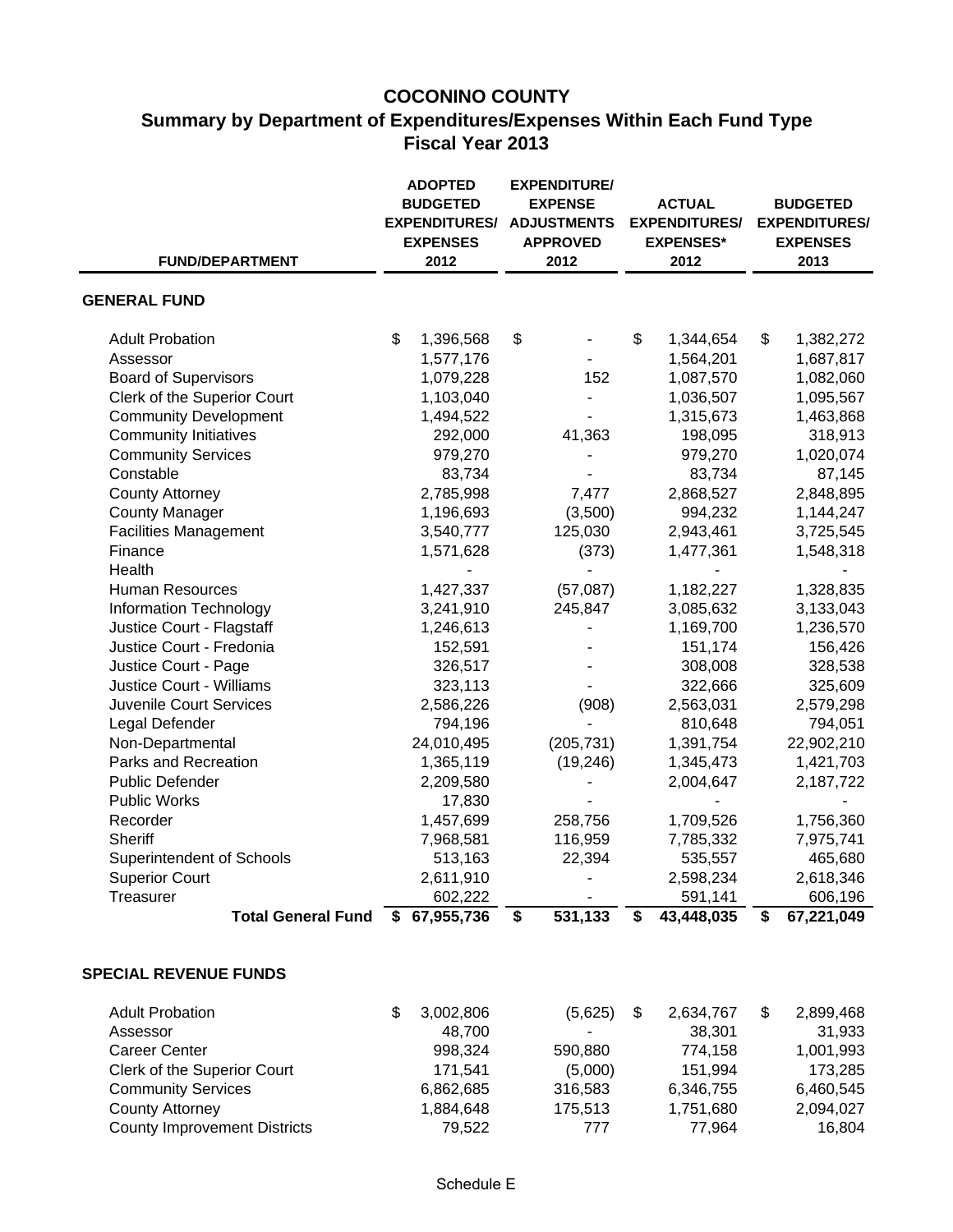#### **SPECIAL REVENUE FUNDS**

| <b>County Jail District</b>                                                 |         | 16,590,417    |                             |                 |    | 14,318,939 | 13,446,208      |
|-----------------------------------------------------------------------------|---------|---------------|-----------------------------|-----------------|----|------------|-----------------|
| <b>County Library</b>                                                       |         | 4,218,752     |                             |                 |    | 3,971,654  | 4,427,083       |
| <b>County Manager</b>                                                       |         | 92,532        |                             |                 |    | 68,507     | 177,434         |
| <b>Facilities Management</b>                                                |         | 61,577        |                             |                 |    | 51,577     | 10,000          |
| Finance                                                                     |         | 52,934        |                             |                 |    | 52,934     | 53,900          |
| <b>Flood Control District</b>                                               |         | 3,285,841     |                             | 370,235         |    | 5,373,200  | 17,168,406      |
| Justice Court - Flagstaff                                                   | 246,768 |               |                             |                 |    | 83,757     | 220,837         |
| Justice Court - Fredonia                                                    |         | 30,508        |                             | 5,442           |    | 17,673     | 37,350          |
| Justice Court - Page                                                        |         | 27,845        |                             |                 |    | 9,839      | 28,605          |
| <b>Justice Court - Williams</b>                                             |         | 56,701        |                             |                 |    | 23,335     | 67,518          |
| Juvenile Court Service                                                      |         | 2,989,817     |                             | 94,416          |    | 2,218,504  | 2,897,128       |
| Kachina Village Improvement                                                 |         | 1,420,145     |                             | 347,000         |    | 1,227,625  | 1,854,644       |
| Legal Defender                                                              |         | 2,455         |                             |                 |    | 2,455      | 2,455           |
| Non-Departmental                                                            |         |               |                             |                 |    |            | 1,101,240       |
| Parks and Recreation                                                        |         | 7,994,435     |                             | (164, 586)      |    | 3,408,188  | 10,877,660      |
| <b>Public Defender</b>                                                      |         | 30,000        |                             |                 |    | 25,600     | 30,000          |
| <b>Public Health Service District</b>                                       |         | 14,043,727    |                             | 260,436         |    | 13,455,456 | 13,809,399      |
| <b>Public Works</b>                                                         |         | 20,997,257    |                             | 1,209,631       |    | 14,007,494 | 24, 131, 477    |
| Recorder                                                                    |         | 342,716       |                             |                 |    | 155,921    | 110,196         |
| Superintendent of Schools                                                   |         | 1,631,873     |                             | 873,486         |    | 2,322,492  | 721,274         |
| Sheriff                                                                     |         | 1,667,555     |                             | 635,470         |    | 1,288,846  | 1,815,080       |
| <b>Superior Court</b>                                                       |         | 925,528       |                             | 23,561          |    | 902,995    | 988,048         |
| Treasurer                                                                   |         | 29,000        |                             |                 |    | 29,000     | 29,000          |
| <b>Unawarded Grants</b>                                                     |         | 21,390,698    |                             | (21, 390, 698)  |    |            | 4,821,744       |
| <b>Total Special Revenue Funds</b>                                          |         | \$111,177,307 |                             | \$ (16,662,479) | \$ | 74,791,610 | \$111,504,741   |
|                                                                             |         |               |                             |                 |    |            |                 |
| <b>DEBT SERVICE FUNDS</b>                                                   |         |               |                             |                 |    |            |                 |
|                                                                             |         |               |                             |                 |    |            |                 |
| <b>County Improvement Districts</b>                                         |         | 548,436       | \$                          |                 | \$ | 548,436    | \$<br>465,690   |
| <b>Total Debt Services Funds</b>                                            | \$      | 548,436       | $\overline{\boldsymbol{s}}$ |                 | \$ | 548,436    | \$<br>465,690   |
|                                                                             |         |               |                             |                 |    |            |                 |
| <b>CAPITAL PROJECTS FUNDS</b>                                               |         |               |                             |                 |    |            |                 |
|                                                                             |         |               |                             |                 |    |            |                 |
| <b>Facilities Management</b>                                                | \$      | 539,007       | \$                          |                 | \$ |            | \$<br>1,313,977 |
| <b>County Improvement Districts</b>                                         |         |               |                             |                 |    | 116,035    |                 |
| <b>County Jail District</b>                                                 |         | 231,368       |                             | 10,400          |    | 18,806     | 970,500         |
| Parks and Recreation                                                        |         |               |                             |                 |    |            |                 |
| Total Capital Projects Funds \$                                             |         | 770,375       | \$                          | 10,400          | \$ | 134,841    | \$<br>2,284,477 |
|                                                                             |         |               |                             |                 |    |            |                 |
| TOTAL ALL FUNDS \$180,451,854 \$ (16,120,946) \$ 118,922,922 \$ 181,475,957 |         |               |                             |                 |    |            |                 |

\*Includes actual expenditures/expenses recognized on the modified accrual or accrual basis as of the date the proposed budget was prepared, plus estimated revenues for the remainder of the fiscal year.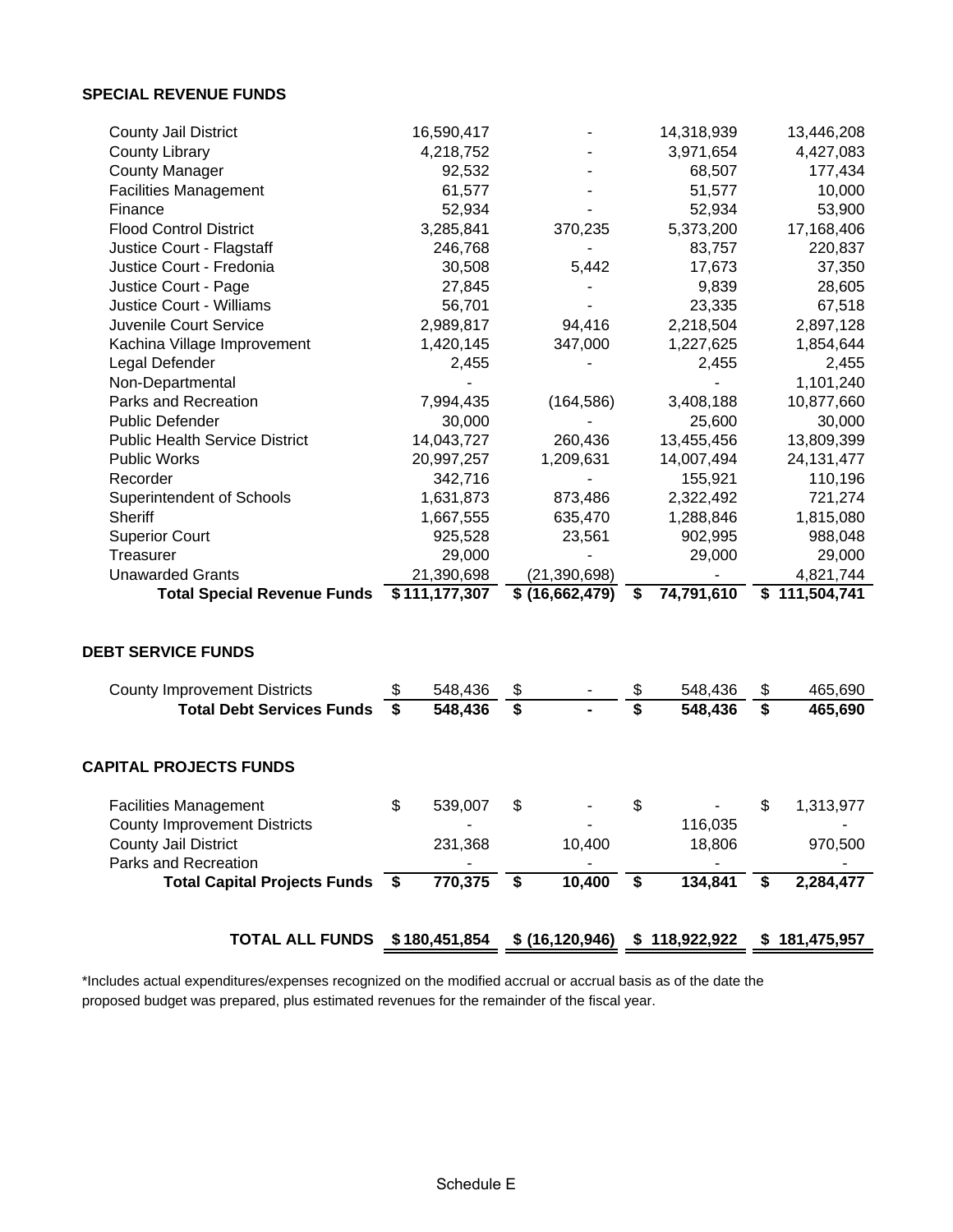# **COCONINO COUNTY Summary by Department of Expenditures/Expenses Within Each Fund Type Fiscal Year 2013**

|                                                          |      | <b>ADOPTED</b><br><b>BUDGETED</b><br><b>EXPENDITURES/</b><br><b>EXPENSES</b><br>2012 |                         | <b>EXPENDITURE/</b><br><b>EXPENSE</b><br><b>ADJUSTMENTS</b><br><b>APPROVED</b><br>2012 |                         | <b>ACTUAL</b><br><b>EXPENDITURES/</b><br><b>EXPENSES*</b><br>2012 |    | <b>BUDGETED</b><br><b>EXPENDITURES</b><br><b>EXPENSES</b><br>2013 |  |
|----------------------------------------------------------|------|--------------------------------------------------------------------------------------|-------------------------|----------------------------------------------------------------------------------------|-------------------------|-------------------------------------------------------------------|----|-------------------------------------------------------------------|--|
|                                                          |      |                                                                                      |                         |                                                                                        |                         |                                                                   |    |                                                                   |  |
| <b>Adult Probation</b>                                   |      |                                                                                      |                         |                                                                                        |                         |                                                                   |    |                                                                   |  |
| 1001 General Fund                                        | \$   | 1,396,568                                                                            | \$                      |                                                                                        | \$                      | 1,344,654                                                         | \$ | 1,382,272                                                         |  |
| 1521 Adult Probation State Enhancement                   |      | 828,319                                                                              |                         | (33, 308)                                                                              |                         | 794,228                                                           |    | 802,519                                                           |  |
| 1524 Adult Intensive Probation                           |      | 1,007,319                                                                            |                         | (36, 735)                                                                              |                         | 936,383                                                           |    | 944,363                                                           |  |
| 1525 Work Furlough Program                               |      | 96,457                                                                               |                         | 27,646                                                                                 |                         | 94,860                                                            |    | 32,949                                                            |  |
| 1530 Interstate Compact Program                          |      | 27,000                                                                               |                         |                                                                                        |                         | 26,450                                                            |    | 10,000                                                            |  |
| 1531 Drug Treatment and Education                        |      | 122,466                                                                              |                         |                                                                                        |                         | 79,408                                                            |    | 122,218                                                           |  |
| 1545 Deferred Prosecution                                |      | 172,275                                                                              |                         |                                                                                        |                         | 97,408                                                            |    | 250,632                                                           |  |
| 1547 Community Punishment Program                        |      | 126,477                                                                              |                         | 9,138                                                                                  |                         | 121,930                                                           |    | 133,677                                                           |  |
| 1548 Adult Probation Services                            |      | 622,493                                                                              |                         | 27,634                                                                                 |                         | 484,100                                                           |    | 603,110                                                           |  |
| <b>Total Adult Probation</b>                             | - \$ | 4,399,374                                                                            | \$                      | (5,625)                                                                                | \$                      | 3,979,421                                                         | \$ | 4,281,740                                                         |  |
|                                                          |      |                                                                                      |                         |                                                                                        |                         |                                                                   |    |                                                                   |  |
| <b>Assessor</b>                                          |      |                                                                                      |                         |                                                                                        |                         |                                                                   |    |                                                                   |  |
| 1001 General Fund                                        | \$   | 1,577,176                                                                            | \$                      | ۰                                                                                      | \$                      | 1,564,201                                                         | \$ | 1,687,817                                                         |  |
| 1950 Assessor Storage and Retrieval                      |      | 48,700                                                                               |                         |                                                                                        |                         | 38,301                                                            |    | 31,933                                                            |  |
| <b>Total Assessor</b>                                    | \$   | 1,625,876                                                                            | \$                      | $\blacksquare$                                                                         | $\overline{\mathsf{s}}$ | 1,602,502                                                         | \$ | 1,719,750                                                         |  |
|                                                          |      |                                                                                      |                         |                                                                                        |                         |                                                                   |    |                                                                   |  |
| <b>Board of Supervisors</b>                              |      |                                                                                      |                         |                                                                                        |                         |                                                                   |    |                                                                   |  |
| 1001 General Fund                                        | S    | 1,079,228                                                                            | \$                      | 152                                                                                    | \$                      | 1,087,570                                                         | \$ | 1,082,060                                                         |  |
| <b>Total Board of Supervisors</b>                        | S    | 1,079,228                                                                            | \$                      | 152                                                                                    | \$                      | 1,087,570                                                         | \$ | 1,082,060                                                         |  |
| <b>Career Center</b>                                     |      |                                                                                      |                         |                                                                                        |                         |                                                                   |    |                                                                   |  |
| 1879 Workforce in Action                                 | \$   | 998,324                                                                              |                         |                                                                                        |                         |                                                                   |    |                                                                   |  |
|                                                          |      |                                                                                      | \$                      | 588,880                                                                                | \$                      | 772,172                                                           | \$ | 1,001,993                                                         |  |
| 1881 Career Center Trading<br><b>Total Career Center</b> | S.   | 998,324                                                                              | \$                      | 2,000<br>590,880                                                                       | \$                      | 1,986<br>774,158                                                  | \$ | 1,001,993                                                         |  |
|                                                          |      |                                                                                      |                         |                                                                                        |                         |                                                                   |    |                                                                   |  |
| <b>Clerk of Superior Court</b>                           |      |                                                                                      |                         |                                                                                        |                         |                                                                   |    |                                                                   |  |
| 1001 General Fund                                        | \$   | 1,103,040                                                                            | \$                      |                                                                                        | \$                      | 1,036,507                                                         | \$ | 1,095,567                                                         |  |
| 1562 Probate Enhancement Fees                            |      | 31,141                                                                               |                         |                                                                                        |                         | 29,386                                                            |    | 31,120                                                            |  |
| 1710 Spousal Maintenance                                 |      |                                                                                      |                         |                                                                                        |                         |                                                                   |    | 6,711                                                             |  |
| 1721 Integrated Family Court                             |      |                                                                                      |                         |                                                                                        |                         |                                                                   |    | 6,800                                                             |  |
| 1722 Clerk's Forfeiture Fund                             |      | 85,471                                                                               |                         | 15,000                                                                                 |                         | 87,190                                                            |    | 92,139                                                            |  |
| 1723 Clerk's Storage and Retrieval                       |      | 54,929                                                                               |                         | (20,000)                                                                               |                         | 35,418                                                            |    | 36,515                                                            |  |
| Total Clerk of Superior Court \$                         |      | 1,274,581                                                                            | \$                      | (5,000)                                                                                | \$                      | 1,188,501                                                         | \$ | 1,268,852                                                         |  |
|                                                          |      |                                                                                      |                         |                                                                                        |                         |                                                                   |    |                                                                   |  |
| <b>Community Development</b>                             |      |                                                                                      |                         |                                                                                        |                         |                                                                   |    |                                                                   |  |
| 1001 General Fund                                        | \$   | 1,494,522                                                                            | \$                      |                                                                                        | $\frac{1}{2}$           | 1,315,673                                                         | \$ | 1,463,868                                                         |  |
| <b>Total Community Development</b>                       | - \$ | 1,494,522                                                                            | $\overline{\mathbf{s}}$ |                                                                                        | $\overline{\mathbf{s}}$ | 1,315,673                                                         | \$ | 1,463,868                                                         |  |
|                                                          |      |                                                                                      |                         |                                                                                        |                         |                                                                   |    |                                                                   |  |
| <b>Community Initiatives</b>                             |      |                                                                                      |                         |                                                                                        |                         |                                                                   |    |                                                                   |  |
| 1001 General Fund                                        |      | 292,000                                                                              | \$                      | 41,363                                                                                 | \$                      | 198,095                                                           | \$ | 318,913                                                           |  |
| <b>Total Community Initiatives</b>                       | \$   | 292,000                                                                              | \$                      | 41,363                                                                                 | \$                      | 198,095                                                           | \$ | 318,913                                                           |  |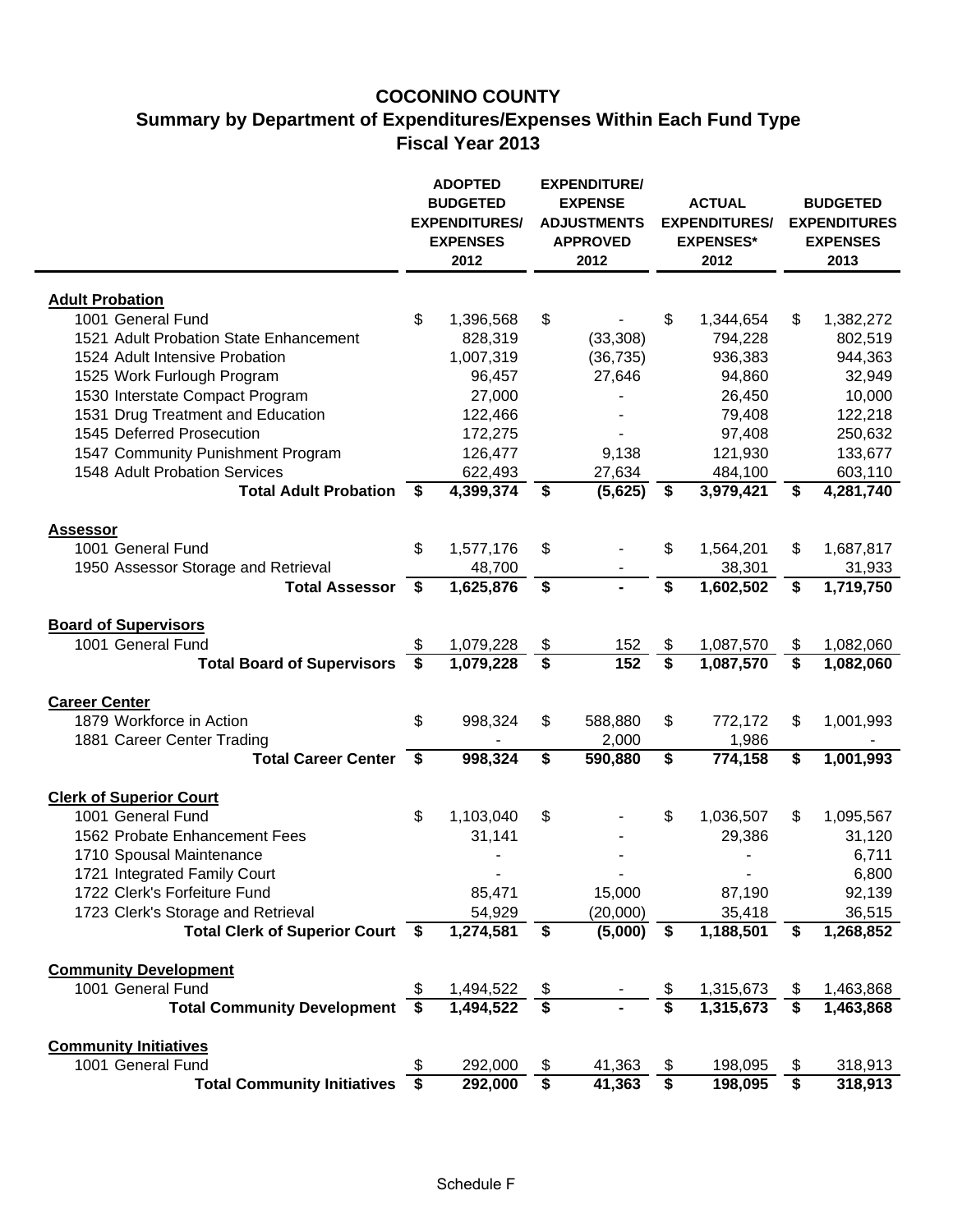| <b>Community Services</b>                                            |     |           |               |           |                                      |           |                 |
|----------------------------------------------------------------------|-----|-----------|---------------|-----------|--------------------------------------|-----------|-----------------|
| 1001 General Fund                                                    | \$  | 979,270   | \$            |           | \$                                   | 979,270   | \$<br>1,020,074 |
| 1031 CDBG Reinvestments                                              |     | 33,955    |               | (16, 226) |                                      | 506       | 17,729          |
| 1036 CDBG Housing Services                                           |     |           |               |           |                                      | 548       |                 |
| 1401 Community Services                                              |     | 2,000     |               |           |                                      | 1,369     | 2,000           |
| 1402 Community Services Donations                                    |     | 20,000    |               |           |                                      | 75,083    | 20,000          |
| 1414 Arizona State Land Grants                                       |     | 1,144,458 |               | (21, 256) |                                      | 609,077   | 1,144,458       |
| 1415 CREC Fee for Services                                           |     | 3,289,210 |               |           |                                      | 3,096,834 | 3,021,266       |
| 1421 Case Management                                                 |     | 126,110   |               |           |                                      | 126,110   | 126,020         |
| 1422 Congregate Meals                                                |     | 499,917   |               |           |                                      | 499,917   | 487,480         |
| 1424 Emergency Services                                              |     | 1,370,055 |               | 14,184    |                                      | 1,346,038 | 1,187,665       |
| 1427 Home Program                                                    |     |           |               | 330,000   |                                      | 196,398   | 104,454         |
| 1428 Community Service Board                                         |     | 142,399   |               | 12,351    |                                      | 129,753   | 188,056         |
| 1431 APS Energy Assistance                                           |     | 3,417     |               | (2, 335)  |                                      | 33,718    |                 |
| 1432 EECBG Formula Grant                                             |     | 62,697    |               | (135)     |                                      | 62,937    |                 |
| <b>Total Community Services</b>                                      | - 5 | 7,673,488 | \$            | 316,583   | \$                                   | 7,157,558 | \$<br>7,319,202 |
| <b>Constable</b>                                                     |     |           |               |           |                                      |           |                 |
| 1001 General Fund                                                    | \$  | 83,734    | $\frac{1}{2}$ |           | \$                                   | 83,734    | \$<br>87,145    |
| <b>Total Constable</b>                                               | \$  | 83,734    | \$            |           | $\overline{\boldsymbol{\mathsf{s}}}$ | 83,734    | \$<br>87,145    |
|                                                                      |     |           |               |           |                                      |           |                 |
| <b>County Attorney</b>                                               |     |           |               |           |                                      |           |                 |
| 1001 General Fund                                                    | \$  | 2,785,998 |               | 7477      | \$                                   | 2,868,527 | \$<br>2,848,895 |
| 1752 Attorney Enhancement                                            |     | 154,880   |               |           |                                      | 154,341   | 157,655         |
| 1753 Attorney Victim Rights                                          |     | 50,433    |               | 67        |                                      | 50,923    | 50,499          |
| 1755 Anti-Racketeering                                               |     | 1,077,697 |               |           |                                      | 941,850   | 1,272,188       |
| <b>1756 STOP</b>                                                     |     |           |               | 25,828    |                                      | 25,828    |                 |
| 1757 Drug Prosecution                                                |     | 306,816   |               | (500)     |                                      | 286,654   | 292,619         |
| 1760 Victim Restitution                                              |     | 21,500    |               |           |                                      | 208       | 21,500          |
| 1781 State Aid                                                       |     | 116,153   |               | 10,015    |                                      | 115,547   | 108,752         |
| 1782 Federal Anti-Racketeering                                       |     | 50,000    |               |           |                                      |           | 50,000          |
| 1793 Victims of Crimes Act                                           |     | 30,000    |               |           |                                      |           |                 |
| 1794 Victim Compensation                                             |     | 65,000    |               | 140,488   |                                      | 165,488   | 130,000         |
| 1799 Bad Check Prosecution                                           |     | 12,169    |               | (385)     |                                      | 10,841    | 10,814          |
| Total County Attorney \$                                             |     | 4,670,646 | \$            | 182,990   | \$                                   | 4,620,207 | \$<br>4,942,922 |
|                                                                      |     |           |               |           |                                      |           |                 |
| <b>County Improvement Districts</b><br>4014 Tusayan Special District | \$  | 79,522    | \$            | 777       | \$                                   | 77,964    | \$<br>16,804    |
| 4035 Rio Arroyo Debt Service                                         |     | 28,605    |               |           |                                      | 28,605    | 27,038          |
| 4038 Kiowa Comanche Debt Services                                    |     | 16,032    |               |           |                                      | 16,032    | 1,681           |
| 4054 Pinon County Debt Service                                       |     | 9,012     |               |           |                                      | 9,012     | 393             |
| 4055 Tonowanda Debt Service                                          |     | 5,596     |               |           |                                      | 5,596     | 541             |
| 4064 Buckboard Trail Debt Service                                    |     | 11,579    |               |           |                                      | 11,579    |                 |
| 4067 Hashknife Debt Service                                          |     | 47,950    |               |           |                                      | 47,950    | 48,199          |
| 4070 Lupine Debt Service                                             |     | 16,236    |               |           |                                      | 16,236    |                 |
| 4074 Oakwood Pines Debt Service                                      |     | 9,759     |               |           |                                      | 9,759     | 1,879<br>120    |
| 4078 North Stardust & Antelope Debt Service                          |     | 54,052    |               |           |                                      | 54,052    | 54,923          |
| 4082 Toho-Tolani Construction                                        |     |           |               |           |                                      | 116,035   |                 |
| 4084 Toho-Tolani Debt Service                                        |     | 332,988   |               |           |                                      | 332,988   | 329,213         |
| 4087 Pawnee County Debt Service                                      |     | 12,804    |               |           |                                      | 12,804    | 1,323           |
| 4092 Shoshone Debt Service                                           |     | 3,823     |               |           |                                      | 3,823     | 380             |
| Total County Improvement Districts \$                                |     | 627,958   | \$            | 777       | \$                                   | 742,435   | \$<br>482,494   |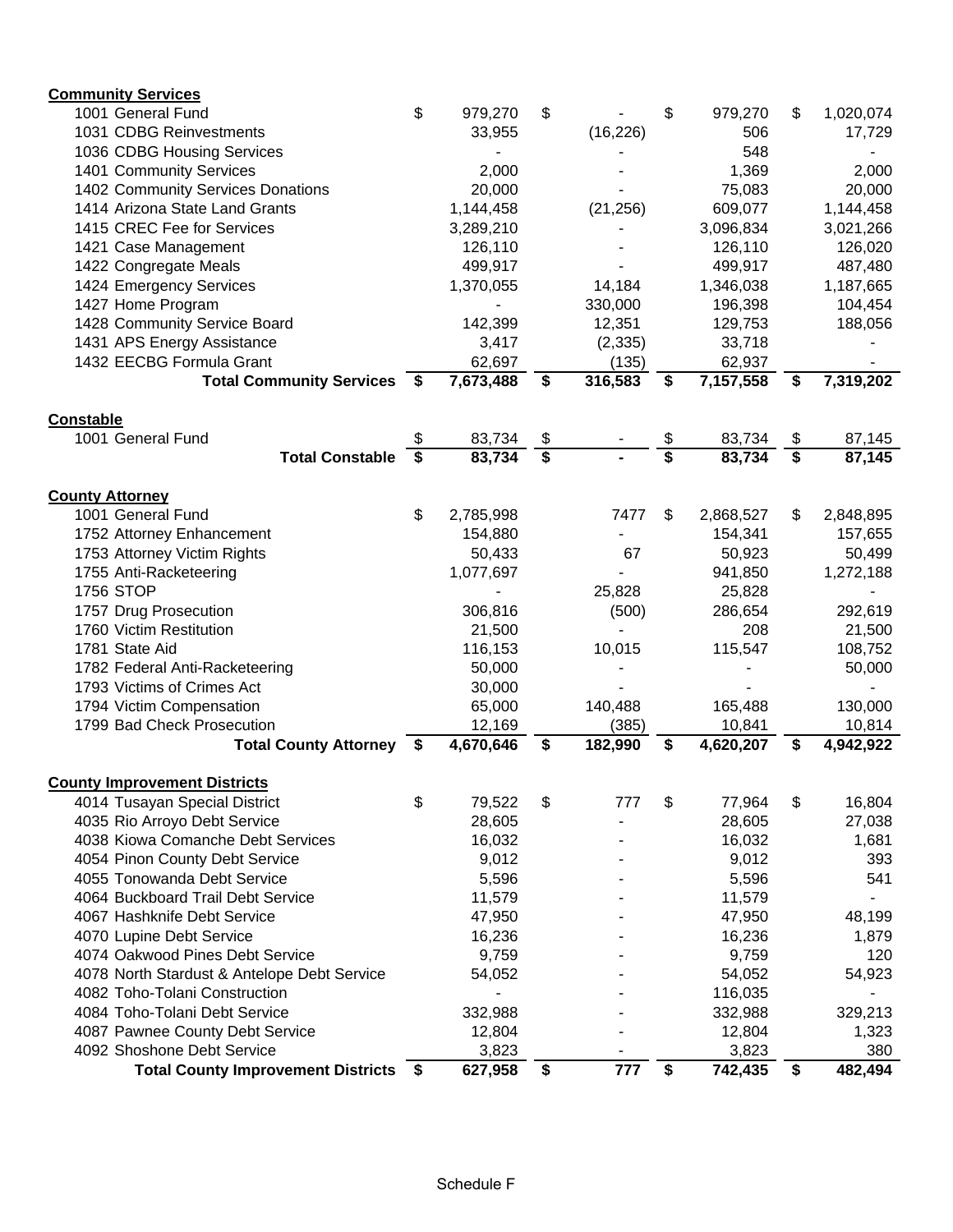| <b>County Jail District</b>                           |     |            |                             |          |                             |            |     |                        |
|-------------------------------------------------------|-----|------------|-----------------------------|----------|-----------------------------|------------|-----|------------------------|
| 4027 County Jail District                             |     | 16,590,417 | \$                          |          | \$                          | 14,318,939 | S   | 13,446,208             |
| 4032 Jail District Repair and Replacement             |     | 231,368    |                             | 10,400   |                             | 18,806     |     | 970,500                |
| <b>Total County Jail District</b>                     | \$  | 16,821,785 | \$                          | 10,400   | \$                          | 14,337,745 | \$  | 14,416,708             |
| <b>County Library District</b>                        |     |            |                             |          |                             |            |     |                        |
| 4002 County Library District                          | S   | 4,218,752  | \$                          |          | \$                          | 3,971,654  | \$  | 4,427,083              |
| <b>Total County Library District</b>                  | S   | 4,218,752  | $\overline{\boldsymbol{s}}$ |          | $\overline{\boldsymbol{s}}$ | 3,971,654  | \$  | 4,427,083              |
| <b>County Manager</b>                                 |     |            |                             |          |                             |            |     |                        |
| 1001 General Fund                                     | \$  | 1,196,693  | \$                          | (3,500)  | \$                          | 994,232    | \$  | 1,144,247              |
| 1100 Emergency Services                               |     |            |                             |          |                             |            |     | 34,665                 |
| 1101 Emergency Services - Supplies                    |     |            |                             |          |                             |            |     | 5,100                  |
| 1102 State and Local Assistance                       |     |            |                             |          |                             |            |     | 137,669                |
| 1150 Special Districts Management                     |     | 92,532     |                             |          |                             | 68,507     |     | $\blacksquare$         |
| <b>Total County Manager</b>                           | \$  | 1,289,225  | \$                          | (3,500)  | \$                          | 1,062,739  | \$  | $\overline{1,}321,681$ |
| <b>Facilities Management</b>                          |     |            |                             |          |                             |            |     |                        |
| 1001 General Fund                                     | \$  | 2,593,019  | \$                          | 7,941    | \$                          | 2,377,280  | \$  | 2,581,439              |
| 1432 EECBG Formula Grant                              |     | 61,577     |                             |          |                             | 51,577     |     | 10,000                 |
| 1634 Space Plan                                       |     | 539,007    |                             |          |                             |            |     | 1,313,977              |
| General Fund: Asset Repair and                        |     |            |                             |          |                             |            |     |                        |
| 1637 Replacement Reserve                              |     | 947,758    |                             | 117,089  |                             | 566,181    |     | 1,144,106              |
| Total Facilities Management \$                        |     | 4,141,361  | \$                          | 125,030  | \$                          | 2,995,038  | \$  | 5,049,522              |
| <b>Finance</b>                                        |     |            |                             |          |                             |            |     |                        |
| 1001 General Fund                                     | \$  | 1,389,504  | \$                          | (108)    | \$                          | 1,320,070  | \$. | 1,363,999              |
| General Fund: Financial Management                    |     |            |                             |          |                             |            |     |                        |
| 1007 System                                           |     | 182,124    |                             | (265)    |                             | 157,291    |     | 184,319                |
| 1150 Special Districts Billing                        |     | 52,934     |                             |          |                             | 52,934     |     | 53,900                 |
| Total Finance \$                                      |     | 1,624,562  | \$                          | (373)    | \$                          | 1,530,295  | \$  | 1,602,218              |
| <b>Flood Control District</b>                         |     |            |                             |          |                             |            |     |                        |
| 4001 Flood Control District                           | \$  | 2,635,672  | \$                          | 370,988  | \$                          | 4,758,229  | S   | 16,554,907             |
| 6003 Williams Flood Control District                  |     | 176,716    |                             | (696)    |                             | 170,429    |     | 177,702                |
| 6006 Sedona Flood Control District                    |     | 473,453    |                             | (57)     |                             | 444,542    |     | 435,797                |
| <b>Total Flood Control District</b>                   | -\$ | 3,285,841  | \$                          | 370,235  | \$                          | 5,373,200  | \$  | 17,168,406             |
| <b>Human Resources</b>                                |     |            |                             |          |                             |            |     |                        |
| 1001 General Fund                                     | \$  | 1,220,029  | \$                          |          | \$                          | 1,186,558  | \$  | 1,227,527              |
| 1002 General Fund: Employee Benefit Trust             |     |            |                             |          |                             |            |     |                        |
| 1004 General Fund: Self Insurance Trust               |     | 207,308    |                             | (57,087) |                             | (4, 331)   |     | 101,308                |
| <b>Total Human Resources</b>                          | \$  | 1,427,337  | \$                          | (57,087) | \$                          | 1,182,227  | \$  | 1,328,835              |
| <b>Information Technology</b>                         |     |            |                             |          |                             |            |     |                        |
| 1001 General Fund                                     | \$  | 2,739,873  | \$                          |          | \$                          | 2,355,432  | \$  | 2,704,716              |
| General Fund: Computer Lease/Buy                      |     |            |                             |          |                             |            |     |                        |
| 1016 Project                                          |     | 502,037    |                             | 245,847  |                             | 730,200    |     | 428,327                |
| Total Information Technology \$                       |     | 3,241,910  | \$                          | 245,847  | \$                          | 3,085,632  | \$  | 3,133,043              |
|                                                       |     |            |                             |          |                             |            |     |                        |
| <b>Justice Court - Flagstaff</b><br>1001 General Fund | \$  | 1,246,613  | \$                          |          | \$                          | 1,169,700  | \$  | 1,236,570              |
| 1625 Flagstaff Justice Court Enhancement              |     | 246,768    |                             |          |                             | 83,757     |     | 215,237                |
| 1630 \$1 Judicial Production                          |     |            |                             |          |                             |            |     | 5,600                  |
| <b>Total Justice Court - Flagstaff</b>                | \$  | 1,493,381  | \$                          |          | \$                          | 1,253,457  | \$  | 1,457,407              |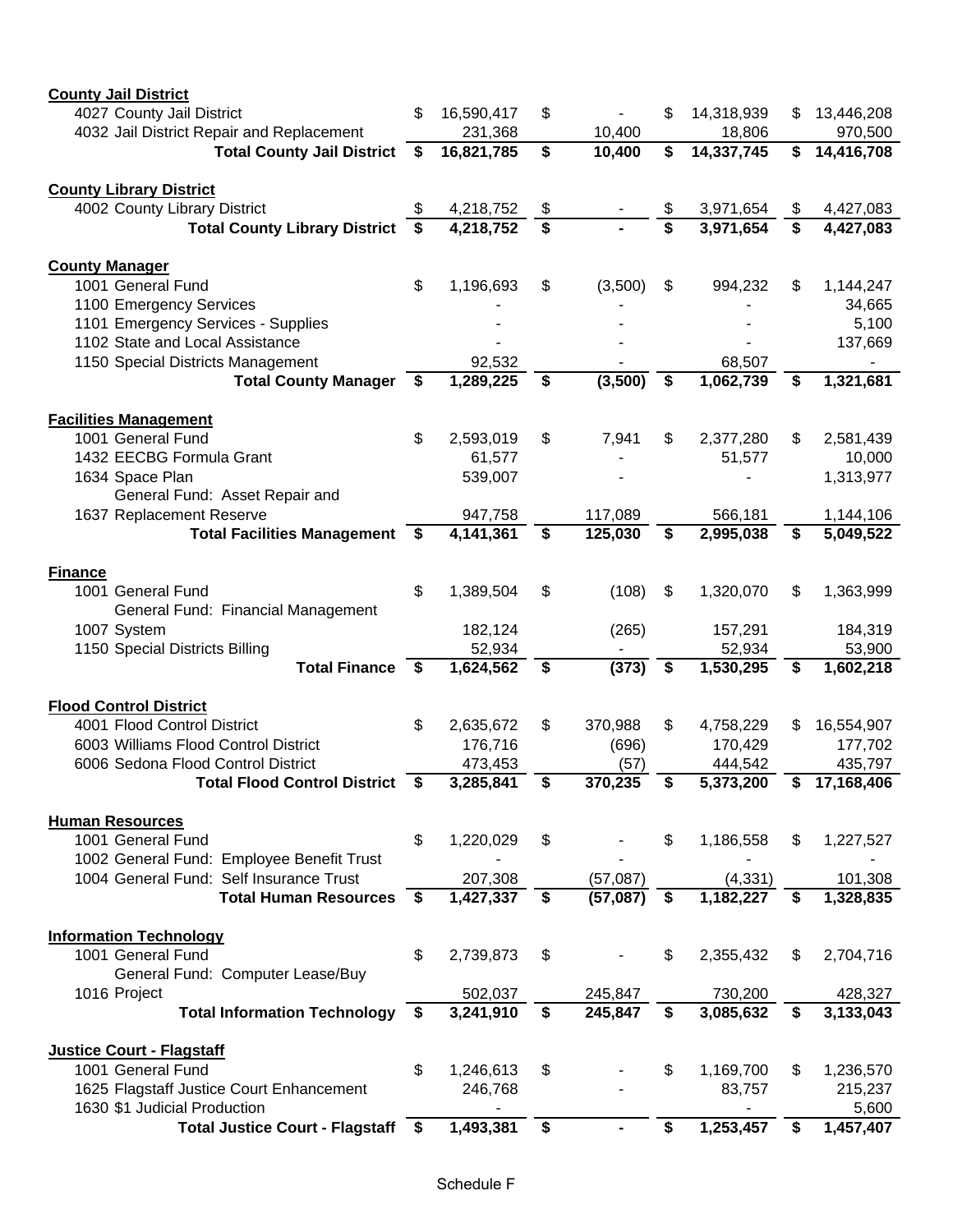| Justice Court - Fredonia                          |    |                |                            |                                      |                |                 |
|---------------------------------------------------|----|----------------|----------------------------|--------------------------------------|----------------|-----------------|
| 1001 General Fund                                 | \$ | 152,591        | \$                         | \$                                   | 151,174        | \$<br>156,426   |
| 1626 Fredonia Justice Court Enhancement           |    | 30,508         | 5,442                      |                                      | 17,673         | 37,050          |
| 1630 \$1 Judicial Production                      |    |                |                            |                                      |                | 300             |
| <b>Total Justice Court - Fredonia</b>             | -S | 183,099        | \$<br>5,442                | \$                                   | 168,847        | \$<br>193,776   |
| <b>Justice Court - Page</b>                       |    |                |                            |                                      |                |                 |
| 1001 General Fund                                 | \$ | 326,517        | \$                         | \$                                   | 308,008        | \$<br>328,538   |
| 1627 Page Justice Court Enhancement               |    | 27,845         |                            |                                      | 9,839          | 27,705          |
| 1630 \$1 Judicial Production                      |    |                |                            |                                      |                | 900             |
| Total Justice Court - Page \$                     |    | 354,362        | \$                         | $\overline{\boldsymbol{\mathsf{s}}}$ | 317,847        | \$<br>357,143   |
| <b>Justice Court - Williams</b>                   |    |                |                            |                                      |                |                 |
| 1001 General Fund                                 | \$ | 323,113        | \$                         | \$                                   | 322,666        | \$<br>325,609   |
| 1628 Williams Justice Court Enhancement           |    | 56,701         |                            |                                      | 23,335         | 66,818          |
| 1630 \$1 Judicial Production                      |    |                |                            |                                      |                | 700             |
| <b>Total Justice Court - Williams</b>             | \$ | 379,814        | \$<br>$\blacksquare$       | \$                                   | 346,001        | \$<br>393,127   |
| <b>Juvenile Court Services</b>                    |    |                |                            |                                      |                |                 |
| 1001 General Fund                                 | \$ | 2,586,226      | \$<br>(908)                | \$                                   | 2,563,031      | \$<br>2,579,298 |
| 1452 Family Counseling                            |    | 20,352         | 4,250                      |                                      | 20,438         | 20,531          |
| 1453 Juvenile Probation Services                  |    | 224,430        | $\overline{\phantom{a}}$   |                                      | 82,600         | 263,877         |
| 1455 CASA Special Advocate                        |    | 82,894         | (3, 127)                   |                                      | 78,617         | 81,248          |
| 1459 Juvenile Treatment Services                  |    | 431,514        | 37,933                     |                                      | 362,629        | 449,697         |
| 1462 Diversion - Consequences                     |    | 93,438         | 2,148                      |                                      | 84,753         | 94,272          |
| 1463 Juvenile Probation State Aid                 |    | 191,758        | 10,619                     |                                      | 161,793        | 188,589         |
| 1464 USDA Food Grant                              |    | 42,011         | $\blacksquare$             |                                      | 27,298         | 42,083          |
| 1468 Diversion - Intake                           |    | 616,930        | (2,859)                    |                                      | 594,818        | 617,375         |
| 1471 Juvenile Detention Enhancement               |    | $\blacksquare$ | $\blacksquare$             |                                      | 218            | $\sim$          |
| 1474 Juvenile Victim's Rights Implementation      |    | 27,385         | (1,825)                    |                                      | 26,174         | 28,799          |
| 1475 Juvenile Diversion Fees                      |    | 229,449        |                            |                                      | 65,846         | 232,381         |
| 1477 Juvenile Account Incentive Block Grant       |    | 83,820         | (7, 254)                   |                                      | 33,300         | 17,220          |
| 1485 Probation Fees Over \$40                     |    | 77,928         | (40, 378)                  |                                      | $\overline{a}$ | 50,719          |
| 1486 Diversion Fees Over \$40                     |    | 44,586         | (17, 348)                  |                                      |                | 1,915           |
| 1488 Step Up Mentoring Program                    |    | 30,000         |                            |                                      | 39             |                 |
| 1489 Parenting Grant                              |    | 150,942        | (28,064)                   |                                      | 122,879        | 121,789         |
| 1491 Title II - Mentoring                         |    | $\sim$         | 80,000                     |                                      |                | 69,526          |
| 1492 PIC Act                                      |    | 71,718         |                            |                                      | 10,312         | 63,569          |
| 1493 Community Asset Building                     |    | 80,065         | (24, 957)                  |                                      | 30,886         |                 |
| 1494 JCRF Step Up Transition                      |    |                | 58,255                     |                                      | 58,225         | 58,255          |
| 1496 Juvenile Intensive Probation                 |    | 468,063        | 27,023                     |                                      | 435,332        | 472,763         |
| 1557 Model Court                                  |    | 22,534         |                            |                                      | 22,347         | 22,520          |
| Total Juvenile Court Services \$                  |    | 5,576,043      | \$<br>93,508               | \$                                   | 4,781,535      | \$<br>5,476,426 |
| <b>Kachina Village Improvement District</b>       |    |                |                            |                                      |                |                 |
| 4019 Kachina Village Improvement                  |    | 1,420,145      | \$<br>347,000              | \$                                   | 1,227,625      | \$<br>1,854,644 |
| <b>Total Kachina Village Improvement District</b> | \$ | 1,420,145      | \$<br>$\overline{347,000}$ | $\overline{\boldsymbol{s}}$          | 1,227,625      | \$<br>1,854,644 |
| <b>Legal Defender</b>                             |    |                |                            |                                      |                |                 |
| 1001 General Fund                                 | \$ | 768,632        | \$                         | \$                                   | 780,897        | \$<br>767,489   |
| General Fund: Legal Defender Fees for             |    |                |                            |                                      |                |                 |
| 1692 Services                                     |    | 25,564         |                            |                                      | 29,751         | 26,562          |
| 1693 Legal Defender Training                      |    | 2,455          |                            |                                      | 2,455          | 2,455           |
| Total Legal Defender \$                           |    | 796,651        | \$<br>$\blacksquare$       | \$                                   | 813,103        | \$<br>796,506   |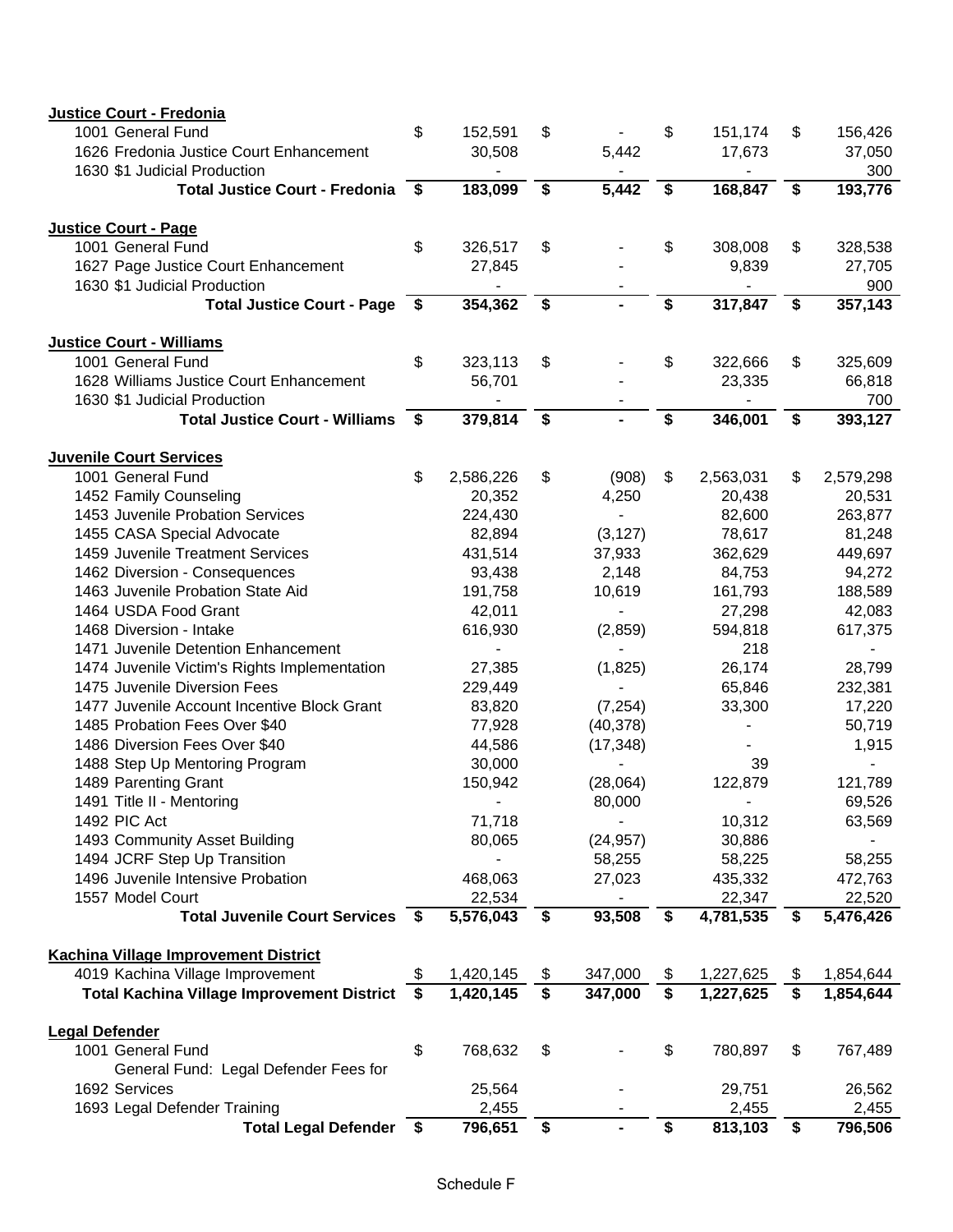| Non-Departmental                            |      |            |                  |                 |    |            |
|---------------------------------------------|------|------------|------------------|-----------------|----|------------|
| 1001 General Fund                           | \$   | 24,010,495 | \$<br>(205, 731) | \$<br>1,391,754 | S  | 22,577,210 |
| 1002 General Fund: Employee Benefit Trust   |      |            |                  |                 |    | 325,000    |
| 1300 Health for Health                      |      |            |                  |                 |    | 763,018    |
| 1841 Public Works                           |      |            |                  |                 |    | 103,894    |
| 4027 County Jail District                   |      |            |                  |                 |    | 234,328    |
| 3999 Unawarded Grants                       |      | 21,390,698 | (21, 390, 698)   |                 |    | 4,821,744  |
| <b>Total Non-Departmental</b>               | - \$ | 45,401,193 | $$$ (21,596,429) | \$<br>1,391,754 | S  | 28,825,194 |
|                                             |      |            |                  |                 |    |            |
| <b>Parks and Recreation</b>                 |      |            |                  |                 |    |            |
| 1001 General Fund                           | \$   | 1,365,119  | \$<br>(19, 246)  | \$<br>1,345,473 | \$ | 1,421,703  |
| 1728 Fair                                   |      | 303,998    |                  | 282,219         |    | 500,201    |
| 1729 Racing                                 |      | 249,462    | (153, 863)       | 97,365          |    |            |
| 1730 Peaks View Park                        |      | 21,964     |                  | 10,000          |    | 11,964     |
| 1739 Parks Capital Projects                 |      | 7,419,011  | (10, 723)        | 3,018,604       |    | 10,365,495 |
| Total Parks and Recreation \$               |      | 9,359,554  | \$<br>(183, 832) | \$<br>4,753,661 | \$ | 12,299,363 |
|                                             |      |            |                  |                 |    |            |
| <b>Public Defender</b>                      |      |            |                  |                 |    |            |
| 1001 General Fund                           | \$   | 2,045,604  | \$               | \$<br>1,889,564 | \$ | 2,023,766  |
| 1681 Public Defender Training               |      | 30,000     |                  | 25,600          |    | 30,000     |
| General Fund: Public Defender Fees for      |      |            |                  |                 |    |            |
| 1683 Services                               |      | 163,976    |                  | 115,083         |    | 163,956    |
| <b>Public Defender</b>                      | \$   | 2,239,580  | \$               | \$<br>2,030,247 | \$ | 2,217,722  |
| <b>Public Health Services District</b>      |      |            |                  |                 |    |            |
| 1301 WIC Grant                              | \$   | 636,767    | \$               | \$<br>628,747   | \$ | 647,259    |
| 1302 Home Care                              |      | 168,467    |                  | 168,467         |    | 161,417    |
| 1303 Dental Education                       |      | 13,835     |                  | 12,217          |    | 13,307     |
| 1304 CVD Heartbeat                          |      |            |                  |                 |    |            |
|                                             |      | 85,738     | 6                | 84,596          |    | 5,000      |
| 1305 Family Planning<br>1306 Child Health   |      | 112,625    |                  | 113,272         |    | 116,165    |
|                                             |      | 39,848     |                  | 39,301          |    | 39,448     |
| 1307 TB Control                             |      | 8,492      | 3,508            | 14,514          |    | 7,905      |
| 1309 HIV Education                          |      | 15,194     | 2,810            | 18,004          |    | 17,569     |
| 1315 State STD                              |      |            | 6,055            | 5,455           |    | 6,055      |
| 1317 Supplemental Food Program              |      | 9,245      |                  | 10,450          |    | 10,009     |
| 1318 State MCH Block Grant                  |      | 5,511      |                  | 4,378           |    | 4,596      |
| 1320 Teen Wellness Clinic                   |      | 24,310     |                  | 17,140          |    | 22,153     |
| 1327 Family Planning Title X                |      | 249,743    | 27,335           | 234,483         |    | 167,005    |
| 1330 Nutrition Grant                        |      | 8,000      | $\sim$           |                 |    | 4,694      |
| 1331 Health Services                        |      | 9,430,542  | 18,384           | 9,332,849       |    | 9,819,680  |
| 1334 Bio-Terrorism Grant                    |      | 405,611    | 186,155          | 364,559         |    | 236,698    |
| 1335 Child Health Grant                     |      | 152,750    |                  | 152,750         |    | 153,115    |
| 1336 Healthy Coconino                       |      | 11,150     | $\blacksquare$   | 8,802           |    | 10,850     |
| 1337 WIC Breastfeeding Grant                |      | 137,101    | (35,000)         | 116,292         |    | 101,312    |
| 1338 Vital Records                          |      | 122,392    |                  | 110,602         |    | 135,709    |
| 1342 Arizona Nutrition Network              |      | 547,690    |                  | 408,647         |    | 523,984    |
| 1343 Smoke Free Arizona                     |      | 88,551     |                  | 88,551          |    | 88,697     |
| 1344 Safe Routes to Schools                 |      | 39,742     |                  | 42,001          |    | 40,271     |
| 1347 Coconino First Things First Home Visit |      | 252,976    | (41, 858)        | 209,970         |    | 205,482    |
| 1348 Teen Pregnancy Prevention              |      | 97,030     | 27,970           | 123,804         |    | 125,429    |
| 1350 Healthy Families                       |      | 498,723    | ٠                | 435,443         |    | 447,770    |
| 1354 Health Start                           |      | 65,694     | 32,410           | 83,850          |    | 111,796    |
| 1355 March of Dimes                         |      |            | 8,965            |                 |    |            |
| 1361 GOHS Lifesavers Conference             |      | 13,257     | (5, 357)         | 12,623          |    | 8,000      |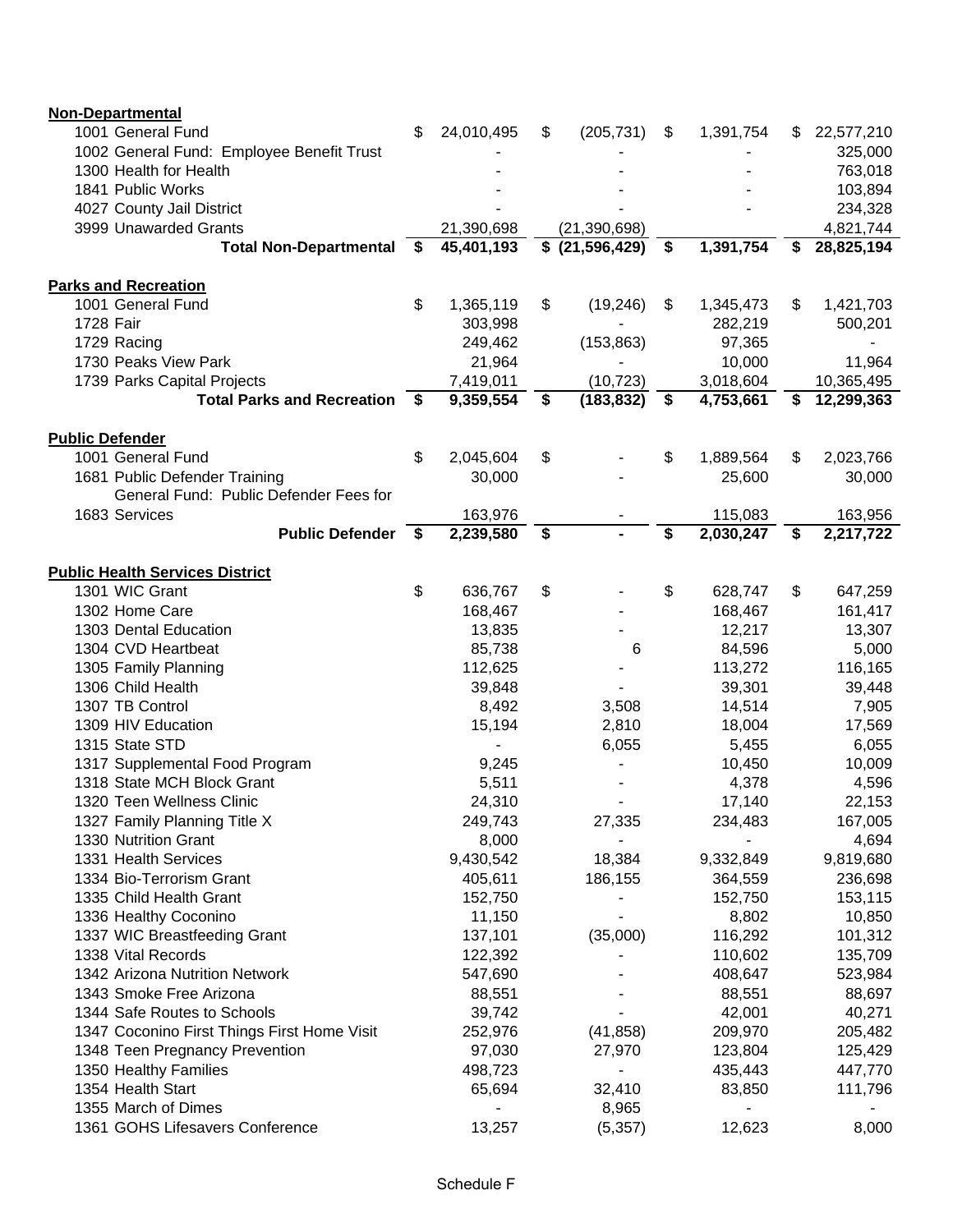| <b>Public Health Services District</b>                       |                    |                      |                            |                            |    |                      |
|--------------------------------------------------------------|--------------------|----------------------|----------------------------|----------------------------|----|----------------------|
| 1362 First Things First Quality First                        |                    | 79,478               | 22,725                     | 90,019                     |    | 49,802               |
| 1363 First Things First Oral Health Grant                    |                    | 148,989              | (1,897)                    | 146,737                    |    | 98,798               |
| <b>1364 CAPP</b>                                             |                    |                      | 8,225                      |                            |    | 2,020                |
| 1367 Public Health Emergency                                 |                    | 249,850              |                            | 5,229                      |    | 14,299               |
| 1381 Tobacco Program                                         |                    | 342,072              |                            | 341,728                    |    | 359,879              |
| 1384 HIV Outpatient and Support                              |                    | 53,103               |                            | 106,736                    |    | 142,496              |
| 1391 Immunization Program                                    |                    | 94,085               |                            | 87,905                     |    | 71,073               |
| 1392 Westside Food Bank                                      |                    | 3,633                |                            | 3,802                      |    | 1,074                |
| Total Public Health Services District \$                     |                    | 14,212,194           | \$<br>260,436              | \$<br>13,623,923           | \$ | 13,970,816           |
|                                                              |                    |                      |                            |                            |    |                      |
| <b>Public Works</b>                                          |                    |                      |                            |                            |    |                      |
| 1001 General Fund                                            | \$                 | 17,830               | \$                         | \$                         | \$ |                      |
| 1100 Emergency Services                                      |                    | 34,665               |                            |                            |    |                      |
| 1101 Emergency Services - Supplies                           |                    | 5,100                |                            | 2,195                      |    |                      |
| 1102 State and Local Assistance                              |                    | 192,210              |                            | 189,202                    |    |                      |
| 1150 Special Districts                                       |                    |                      |                            |                            |    | 54,628               |
| 1841 Public Works                                            |                    | 18,948,367           | 1,150,000                  | 12,029,079                 |    | 22,387,465           |
| 1849 Solid Waste                                             |                    | 1,809,915            | 38,000                     | 1,770,662                  |    | 1,689,384            |
| 1851 Community Emergency                                     |                    | 2,000                | 6,636                      | 6,381                      |    |                      |
| 1852 Homeland Security Grant                                 |                    | 5,000                | 14,995                     | 9,975                      |    |                      |
| <b>Total Public Works</b>                                    | - \$               | 21,015,087           | \$<br>1,209,631            | \$<br>14,007,494           | S  | 24, 131, 477         |
| Recorder                                                     |                    |                      |                            |                            |    |                      |
| 1001 General Fund                                            | \$                 | 1,355,999            | \$<br>258,756              | \$<br>1,608,606            | \$ | 1,654,660            |
| 1818 Recorder's Storage and Retrieval                        |                    | 201,385              |                            | 154,277                    |    | 110,196              |
| 1819 Voter Tabulation System                                 |                    | 101,700              |                            | 100,920                    |    | 101,700              |
| 1820 HAVA Block Grant                                        |                    | 141,331              |                            | 1,644                      |    |                      |
|                                                              |                    |                      |                            |                            |    |                      |
|                                                              |                    |                      |                            |                            |    |                      |
| <b>Total Recorder</b>                                        | $\mathbf{\hat{s}}$ | 1,800,415            | \$<br>258,756              | \$<br>1,865,447            | \$ | 1,866,556            |
|                                                              |                    |                      |                            |                            |    |                      |
| <b>Sheriff</b><br>1001 General Fund                          | \$                 |                      | \$                         | \$                         | \$ |                      |
| 1251 Outside Pay                                             |                    | 7,968,581<br>9,524   | 116,959                    | 7,785,332<br>9,973         |    | 7,975,741<br>15,523  |
|                                                              |                    |                      |                            |                            |    |                      |
| 1252 Cannabis Eradication<br>1254 Metro Unit                 |                    | 8,255                | (1,500)                    | 2,059                      |    | 6,705                |
| 1255 Boat Patrol                                             |                    | 192,735<br>193,812   | 102,096                    | 152,543                    |    | 159,964              |
| 1263 Sheriff Donations                                       |                    |                      | 52,000                     | 157,595                    |    | 273,553              |
|                                                              |                    | 22,000               |                            | 3,017                      |    | 22,000               |
| 1272 Jail Enhancement                                        |                    | 363,900              |                            | 137,921                    |    | 554,100              |
| 1274 Inmate Welfare                                          |                    | 283,166              |                            | 203,252                    |    | 297,480              |
| 1275 Local Law Enforcement Block Grant                       |                    | 20,000               | (7,639)                    | 12,361                     |    | 20,000               |
| 1283 Statewide Gang Task Force                               |                    | 188,927              |                            | 30,401                     |    | 192,480              |
| 1284 Protective Vest                                         |                    | 1,000                |                            | 6,701                      |    |                      |
| 1287 State Homeland Security                                 |                    | 52,028               | 310,402                    | 244,047                    |    | 51,069               |
| 1291 Cold Case Grant                                         |                    | 78,127               | (11,665)                   | 64,346                     |    |                      |
| 1293 COPS Methamphetamine                                    |                    | 181,926              | 195,647                    | 183,779                    |    | 189,897              |
| 1294 DUI Impound Fees                                        |                    | 30,155               |                            | 25,290                     |    | 30,155               |
| 1295 OPPIS Project                                           |                    |                      | 18,953                     | 1,000                      |    | 2,154                |
| 1296 Stabilization Fund<br>Total Sheriff \$                  |                    | 42,000<br>9,636,136  | \$<br>(22, 824)<br>752,429 | \$<br>54,561<br>9,074,178  | \$ | 9,790,821            |
|                                                              |                    |                      |                            |                            |    |                      |
| <b>Superintendent of Schools</b>                             |                    |                      |                            |                            |    |                      |
| 1001 General Fund                                            | \$                 | 513,163              | \$<br>22,394               | \$<br>535,557              | \$ | 465,680              |
| 1050 National Forest Fees                                    |                    | 1,290,255            |                            | 1,441,478                  |    |                      |
| 1074 County School<br><b>Total Superintendent of Schools</b> | - \$               | 341,618<br>2,145,036 | \$<br>873,486<br>895,880   | \$<br>881,014<br>2,858,049 | \$ | 721,274<br>1,186,954 |